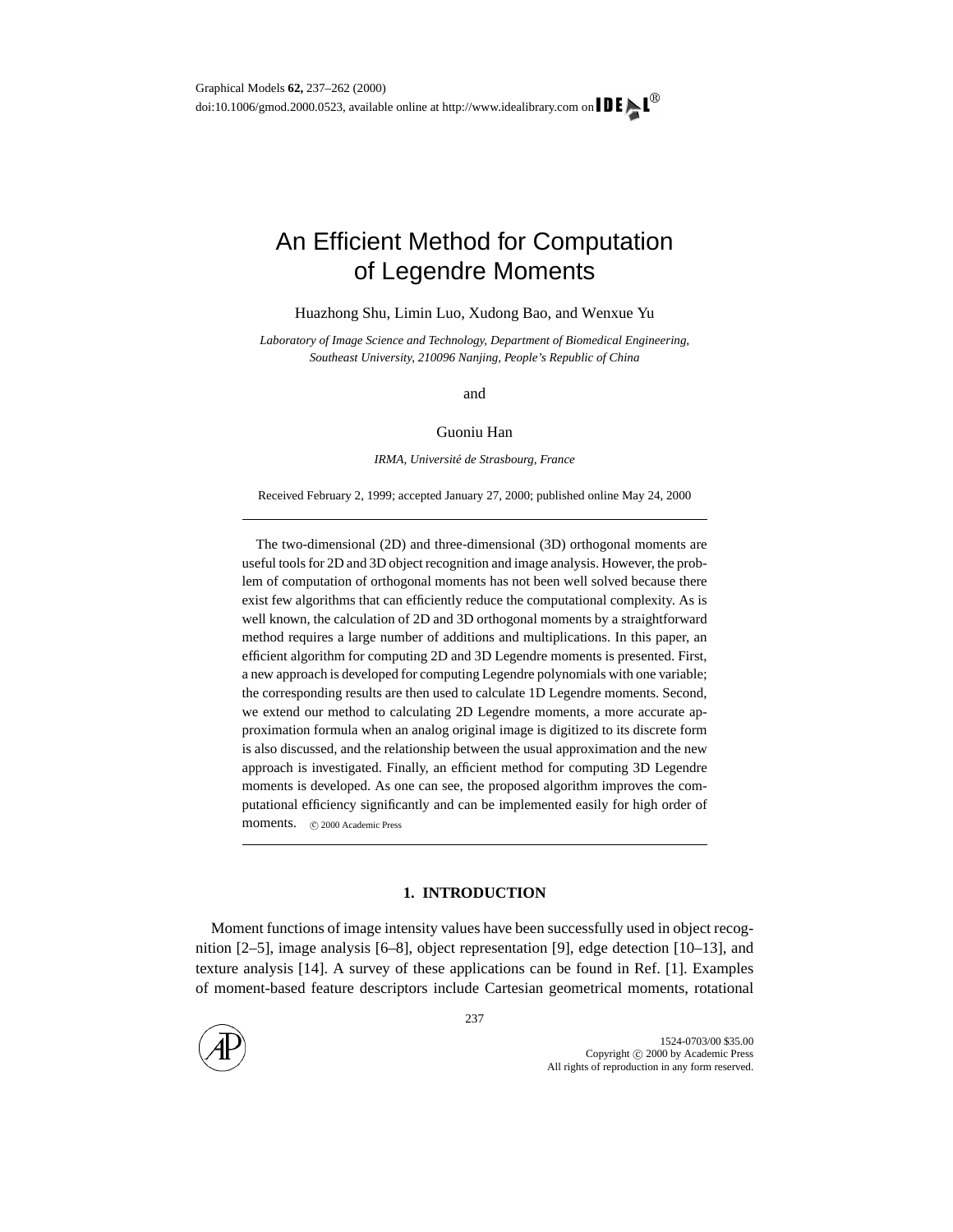moments, orthogonal moments, and complex moments. Moments with an orthogonal basis set (e.g., Legendre and Zernike polynomials) can be used to represent the image with a minimum amount of information redundancy. These orthogonal moments and their inverse transforms have been used in the field of pattern representation, image analysis, and image reconstruction with some success [6, 8, 14, 15]. As is well known, the difficulty in the use of moments is due to their high computational complexity, especially when a higher order of moments is used. To solve this problem, many research works have been proposed to improve the accuracy and efficiency of moment calculations [17–25], but these methods mainly focus on 2D and 3D geometric moments. Orthogonal moments defined in terms of Legendre and Zernike polynomials have not been analyzed in detail from the point of view of reducing the number of computing operations. Recently, Mukundan and Ramakrishnan [25] used Green's theorem and then proposed a recursive algorithm for computing the 2D Legendre moments. Their method is efficient, but not accurate enough, since Mukundan and Ramakrishnan used a trapezoidal integration rule to approximate the integral function for Legendre moments. Liao and Pawlak [8] proposed a more accurate approximation formula for computing the 2D Legendre moments of a digital image when an analog original image was digitized. Then they used an alternative extended Simpson's rule to numerically calculate a double integral function for a higher order of Legendre moments in each pixel. These orthogonal moments have been successfully used to reconstruct some Chinese characters. The method proposed by Liao and Pawlak is accurate, but needs much more computation.

In this paper, we present a new method for calculating 2D and 3D Legendre moments that consists of transforming the Legendre moments as a combination of the geometric moments in which the coefficients can be easily derived. Then the existing algorithms for computing the geometric moments are applied to improve the computational efficiency in the calculation of the Legendre moments. The paper is organized as follows: We first describe a new approach for computing 1D Legendre moments; this is the object of Section 2. As one can see, the algorithm presented is very different from the known algorithms. In Section 3, we extend our method to calculating the 2D Legendre moments; the reduction of the number of additions and multiplications of the method proposed by Liao and Pawlak [8] will also be discussed in the same section. The generalization of the method to 3D objects is given in Section 4. Section 5 contains some discussions, and concluding remarks are given in Section 6.

#### **2. CALCULATION OF 1D LEGENDRE MOMENTS**

The 2D Legendre moment of order  $p + q$  of an object with intensity function  $f(x, y)$  is defined as [6]

$$
L_{pq} = \frac{(2p+1)(2q+1)}{4} \int_{-1}^{1} \int_{-1}^{1} P_p(x) P_q(y) f(x, y) dx dy,
$$
 (1)

where the kernel function  $P_p(x)$  denotes the *p*th-order Legendre polynomial and is given by

$$
P_p(x) = \sum_{k=0}^p C_{pk}[(1-x)^k + (-1)^p(1+x)^k],
$$
\n(2)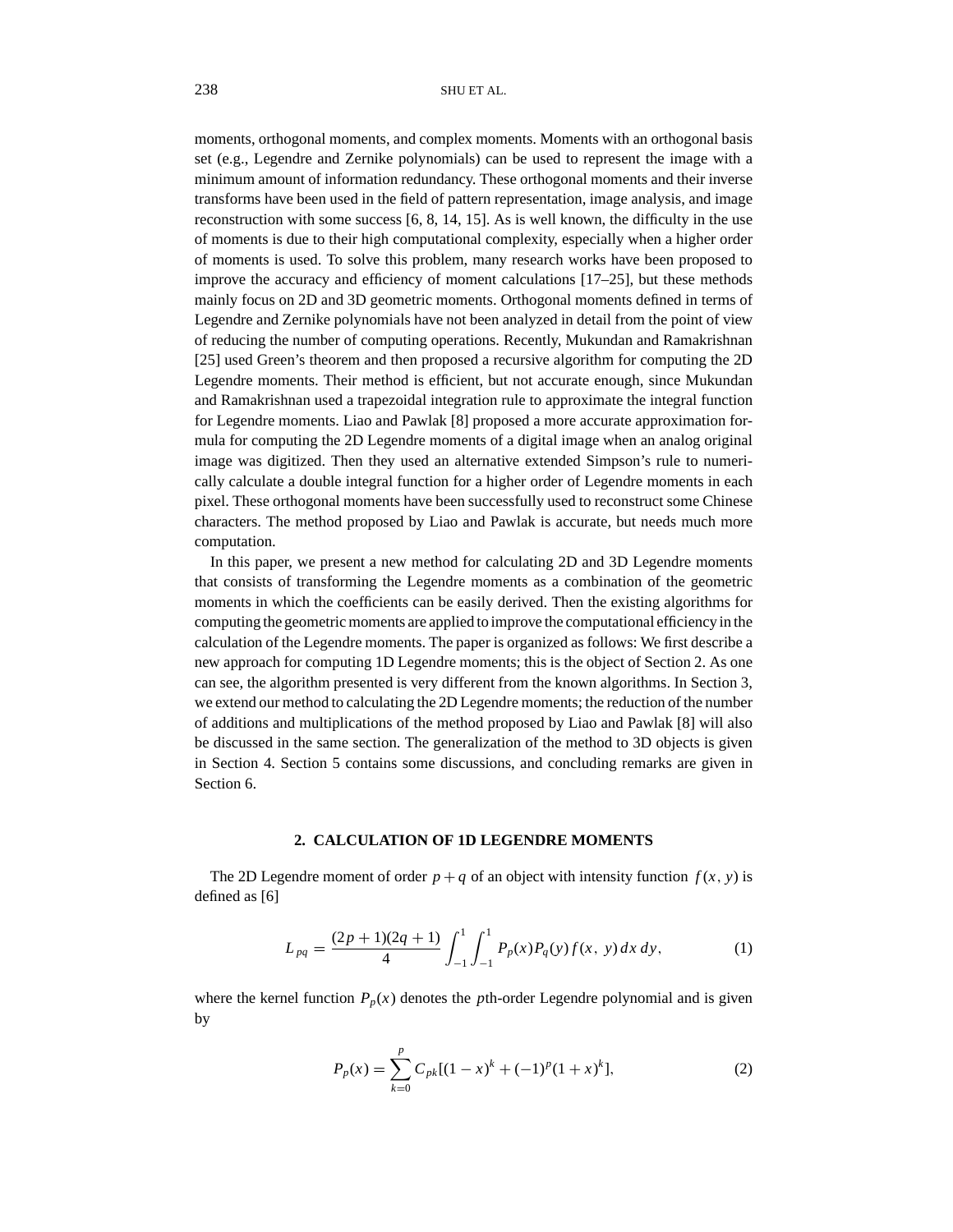with

$$
C_{pk} = \frac{(-1)^k}{2^{k+1}} \frac{(p+k)!}{(p-k)!(k!)^2}.
$$
 (3)

Since Legendre polynomials are orthogonal over the interval  $[-1, 1]$  [26], a square image of *N* × *N* pixels with intensity function  $f(i, j)$ , with  $1 \le i, j \le N$ , must be scaled to be within the region  $-1 \le x, y \le 1$ . When an analog original image is digitized to its discrete form, the 2D Legendre moments  $L_{pq}$  defined by Eq. (1) is usually approximated by the formula

$$
L_{pq} = \frac{(2p+1)(2q+1)}{(N-1)^2} \sum_{i=1}^{N} \sum_{j=1}^{N} P_p(x_i) P_q(y_j) f(x_i, y_j),
$$
 (4)

where  $x_i = (2i - N - 1)/(N - 1)$  and  $y_j = (2j - N - 1)/(N - 1)$ , and for a binary image,  $f(x_i, y_i)$  is given as

$$
f(x_i, y_j) = \begin{cases} 1, & \text{if } (i, j) \text{ is in the original object,} \\ 0, & \text{otherwise.} \end{cases}
$$
 (5)

As indicated by Liao and Pawlak [8], Eq. (4) is not a very accurate approximation of Eq. (1). To improve the accuracy, they proposed to use the approximated form

$$
\tilde{L}_{pq} = \frac{(2p+1)(2q+1)}{4} \sum_{i=1}^{N} \sum_{j=1}^{N} h_{pq}(x_i, y_j) f(x_i, y_j),
$$
\n(6)

where

$$
h_{pq}(x_i, y_j) = \int_{x_i - \Delta x/2}^{x_i + \Delta x/2} \int_{y_j - \Delta y/2}^{y_j + \Delta y/2} P_p(x) P_p(y) dx dy
$$
 (7)

with  $\Delta x = x_i - x_{i-1} = 2/(N-1)$  and  $\Delta y = y_i - y_{i-1} = 2/(N-1)$ .

To evaluate the double integral  $h_{pq}(x_i, y_j)$  defined by Eq. (7), an alternative extended Simpson's rule was proposed by Liao and Pawlak. These values were then used to calculate the 2D Legendre moments  $\tilde{L}_{pq}$  defined by Eq. (6). Therefore, this method requires a large number of computing operations. One goal of this paper is to give an efficient approach for computing  $\tilde{L}_{pq}$  defined by Eq. (6). As one can see,  $\tilde{L}_{pq}$  can be expressed, with the help of a useful formula that will be given below, as a linear combination of  $L_{mn}$  defined by (4), with  $0 \le m \le p$ ,  $0 \le n \le q$ . For this reason, we consider first the computation of  $L_{pq}$ .

Equations (4) and (5) show that the main cost in Legendre moment computation is calculating  $P_p(x_i)P_q(y_i)$ ; therefore this is where we first concentrate our attention. Here we discuss the following 1D Legendre moment with  $f(x) = 1$  in a given interval and  $f(x) = 0$ otherwise:

$$
L_p = \frac{2p+1}{N-1} \sum_{i=1}^{N} P_p(x_i).
$$
 (8)

As is well known, a usual method for calculating  $P_p(x_i)$  is to utilize the recursive relation

$$
P_{l+1}(x) = \frac{2l+1}{l+1} x P_l(x) - \frac{l}{l+1} P_{l-1}(x), \quad \text{for } l \ge 1
$$
 (9)

with  $P_0(x) = 1$  and  $P_1(x) = x$ .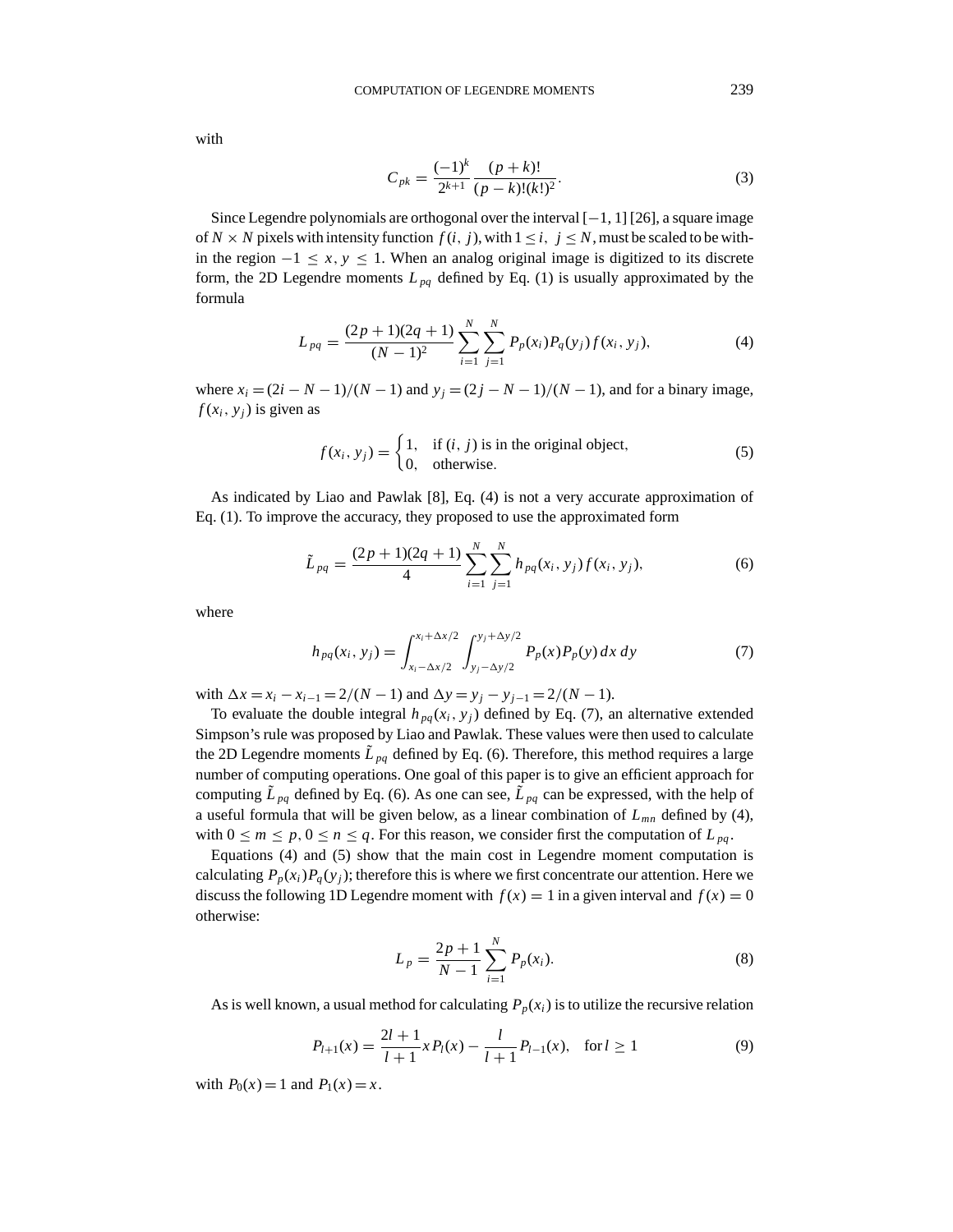Using such a strategy,  $O(N)$  additions and multiplications are needed for computing  $L_p$ . Another possible way is to express the Legendre moments, by substituting Eq. (2) into (1), as a function of the geometric moments, which can be calculated by means of efficient algorithms available. However, it is difficult to adopt such a strategy for computing a higher order of Legendre moments, due to the fact that the large value of coefficients appears in the expression, and more importantly, these coefficients are not easily derived. To overcome the disadvantages mentioned above, we present a new algorithm that consists of transforming the Legendre moments into a function of the geometric moments, whose coefficients are easily calculated. Then we utilize the existing algorithms for the geometric moments to reduce the computational complexity of Legendre moments. To do this, we will use the following basic results.

For two real numbers *x* and *a*, we want to express  $P_p(x + a)$  in the separable form

$$
P_p(x+a) = \sum_{k=0}^p \lambda_k^p(a) P_{p-k}(x).
$$
 (10)

As is easily seen, the key is the calculation of  $\lambda_k^p(a)$ , so we turn to it in the following.

From Eq. (2), we have

$$
P_p(x+a) = \sum_{k=0}^p C_{pk}[(1-a-x)^k + (-1)^p(1+a+x)^k].
$$
 (11)

Comparing the terms of the monomial  $x^p$  on the right-hand sides of Eqs. (10) and (11), it is easy to obtain

$$
\lambda_0^p(a) = 1. \tag{12}
$$

Similarly, we have

$$
\lambda_1^p(a) = (2p - 1)a. \tag{13}
$$

To obtain the expression of  $\lambda_k^p(a)$  for any value of *k* with  $k \leq p$ , two cases need to be distinguished: *k* is odd and *k* is even.

2a.  $k = 2m - 1$ 

THEOREM 1. *For a given integer p, and for an odd number*  $k = 2m - 1$  *less than or equal to p*,  $\lambda_{2m-1}^p(a)$  *can be deduced by the recursive relation* 

$$
\lambda_{2m-1}^{p}(a) = \frac{(p-2m+1)!}{(2p-4m+2)!} \times \left\{ \frac{1}{2} \sum_{l=0}^{2m-2} \frac{(-1)^{l}}{2^{2m-l-1}} \frac{(2p-l)!}{l!(2m-l-1)!(p-1)!} [(1+a)^{2m-l-1} - (1-a)^{2m-l-1}] - \sum_{j=0}^{m-2} \lambda_{2j+1}^{p}(a) \sum_{l=2j+1}^{2m-1} \frac{(-1)^{l-1}}{2^{2m-l-1}} \frac{(2p-l-2j-1)!}{(l-2j-1)!(2m-l-1)!(p-l)!} \right\}
$$
(14)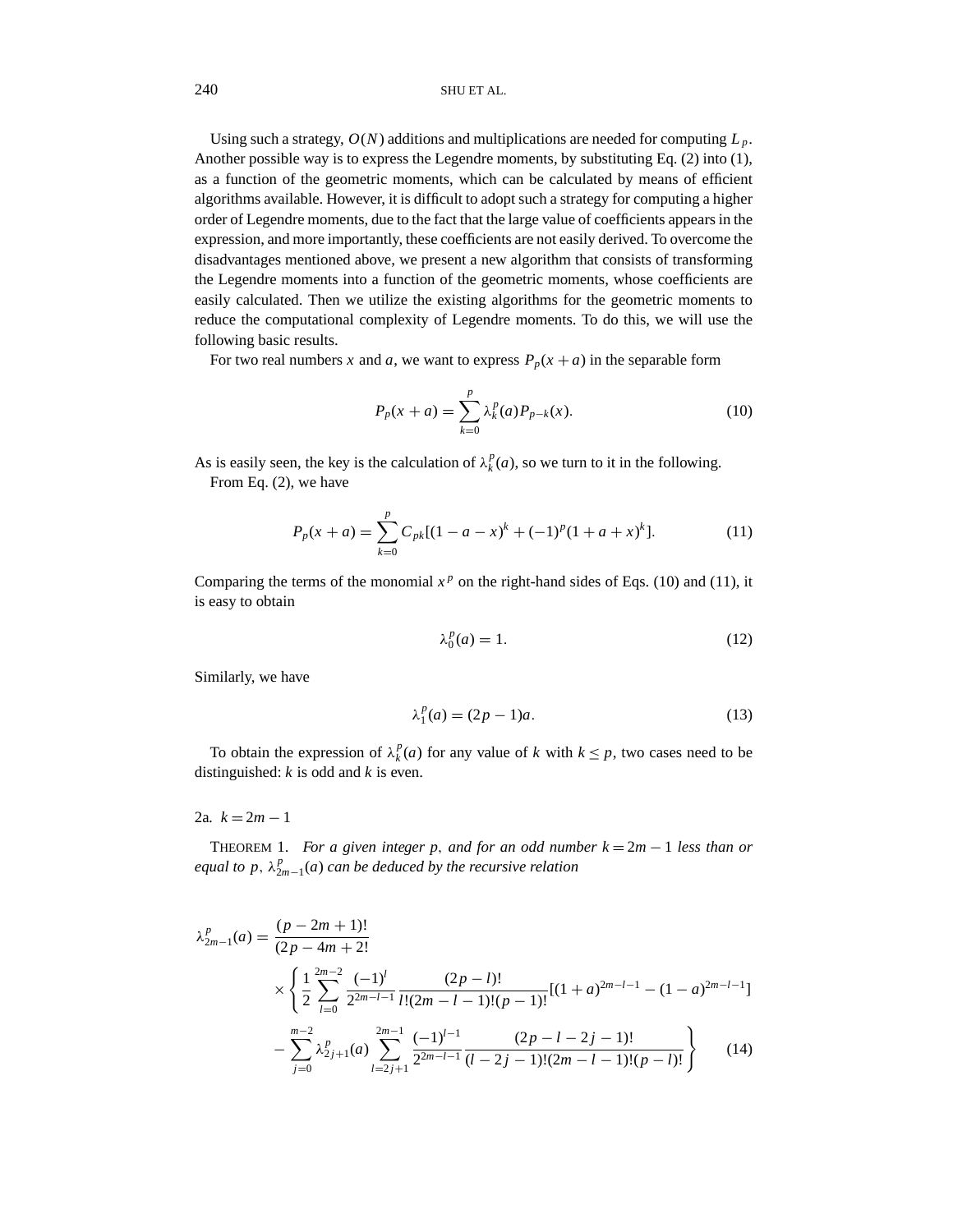*Proof.* It is easily seen that the coefficient of the monomial  $x^{p-2m+1}$  on the right-hand side of Eq. (11) can be expressed as

$$
(-1)^p \left\{ \sum_{l=0}^{2m-2} C_{p,p-l} C_{p-l}^{2m-l-1} [(1+a)^{2m-l-1} - (1-a)^{2m-l-1}] \right\},
$$
 (15)

where  $C_i^j$  is the combination number and is defined as  $C_i^j = i!/(j!(i-j)!)$ .

On the other hand, the coefficient of the monomial  $x^{p-2m+1}$  on the right-hand side of Eq. (10) is given as

$$
2(-1)^{p-1} \sum_{j=0}^{m-1} \lambda_{2j+1}^p(a) \sum_{l=2j+1}^{2m-1} C_{p-2j-1,p-1} C_{p-l}^{2m-l-1}.
$$
 (16)

By equating (15) and (16), we obtain

$$
\lambda_{2m-1}^p(a)C_{p-2m+1,p-2m+1} = \frac{1}{2} \sum_{l=0}^{2m-2} C_{p,p-l} C_{p-l}^{2m-l-1} [(1-a)^{2m-l-1} - (1+a)^{2m-l-1}]
$$

$$
- \sum_{j=0}^{m-2} \lambda_{2j+1}^p(a) \sum_{l=2j+1}^{2m-1} C_{p-2j-1,p-l} C_{p-l}^{2m-l-1}.
$$

From Eq. (3), we have

$$
\frac{C_{p,p-l}C_{p-l}^{2m-l-1}}{C_{p-2m+1,p-2m+1}} = \frac{(-1)^{l-1}}{2^{2m-l-1}} \frac{(2p-l)!}{l!(2m-l-1)!(p-l)!} \frac{(p-2m+1)!}{(2p-4m+2)!},
$$

and

$$
\frac{C_{p-2j-1,p-l}C_{p-l}^{2m-l-1}}{C_{p-2m+1,p-2m+1}} = \frac{(-1)^{l-1}}{2^{2m-l-1}} \frac{(2p-l-2j-1)!}{(l-2j-1)!(2m-l-1)!(p-l)!} \frac{(p-2m+1)!}{(2p-4m+2)!}.
$$

So we achieve the proof of theorem  $1 \quad \blacksquare$ 

We can easily deduce the following relations from Theorem 1

$$
\lambda_1^p(a) = (2p - 1)a,\tag{17}
$$

$$
\lambda_3^p(a) = \frac{a^3}{3!}(2p-1)(2p-3)(2p-5) + (2p-5)a,
$$
\n(18)

$$
\lambda_5^p(a) = \frac{a^5}{5!}(2p-1)(2p-3)(2p-5)(2p-7)(2p-9) + \frac{a^3}{2}(2p-3)(2p-5)(2p-9) + (2p-9)a.
$$
 (19)

By examining the expressions (17), (18), and (19), it is natural to suppose that

$$
\lambda_{2m-1}^p(a) = f_0(p, m)a^{2m-1} + f_1(p, m)a^{2m-3} + \dots + f_i(p, m)a^{2m-2i-1} + \dots + f_{m-2}(p, m)a^3 + f_{m-1}(p, m)a.
$$
\n(20)

The following theorem can then be used to calculate  $f_i(p, m)$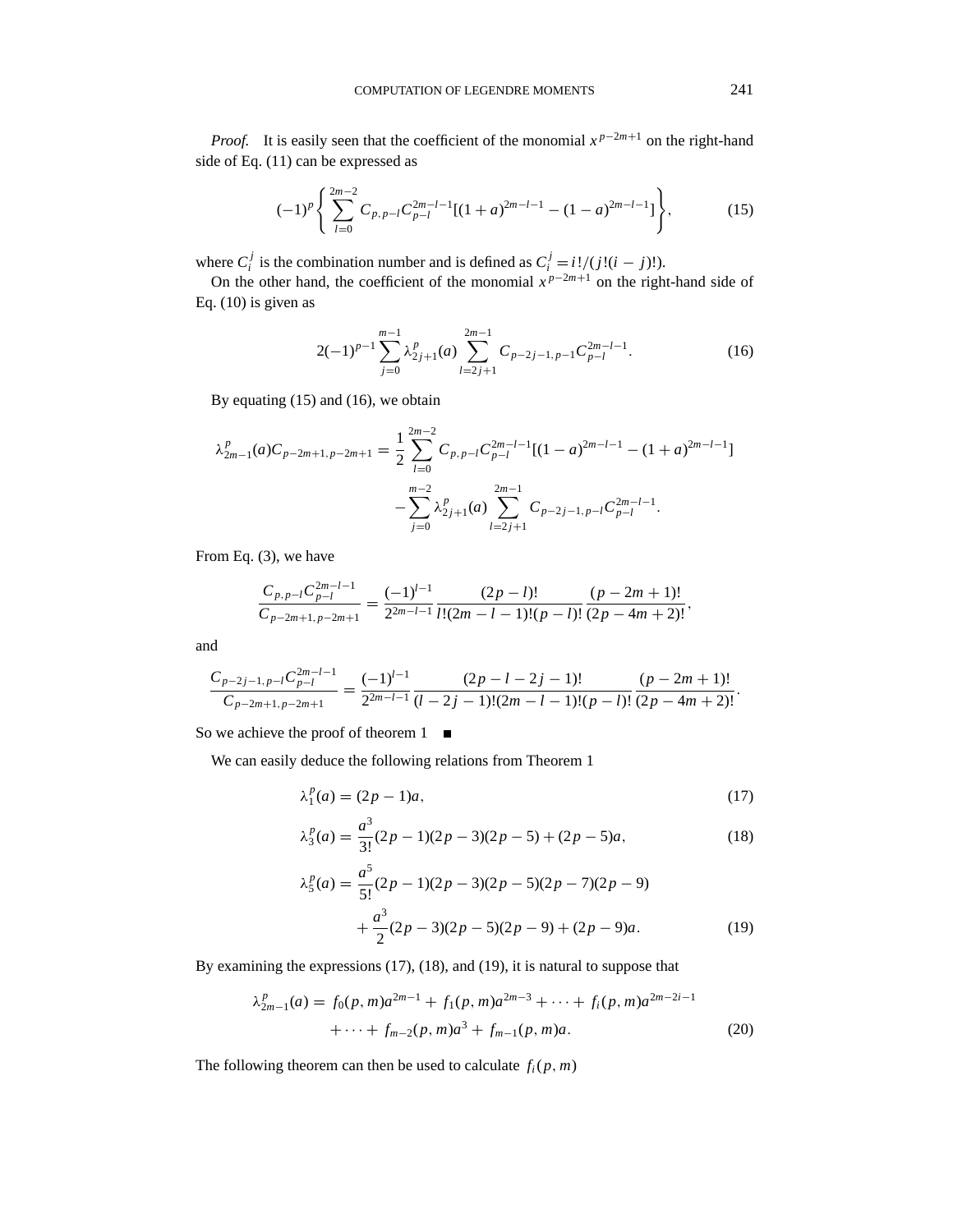THEOREM 2. *For a given integer m, and for*  $0 \le i \le m - 1$ *, we have* 

$$
f_i(p,m) = \frac{(p-2m+1)!}{(2p-4m+2)!} \left\{ \sum_{l=0}^{2i} \frac{(-1)^l}{2^{2m-l-1}} \frac{(2p-l)!}{l!(2m-l-1)!(p-l)!} C_{2m-l-1}^{2i-l} - \sum_{j=0}^{i-1} f_j(p,m-i+j) \sum_{l=2m-2i+2j-1}^{2m-1} \frac{(-1)^{l-1}}{2^{2m-l-1}} \times \frac{(2p-l-2m+2i-2j+1)!}{(l-2m+2i-2j+1)!(2m-l-1)!(p-l)!} \right\}.
$$
\n(21)

*Proof.* From Eq. (20), we have

$$
\lambda_{2j+1}^p(a) = \sum_{s=0}^j f_s(p, j+1)a^{2j-2s+1}.
$$
 (22)

Substitution of (20) and (22) into (14) yields

$$
\sum_{i=0}^{m-1} f_i(p,m)a^{2m-2i-1}
$$
\n
$$
= \frac{(p-2m+1)!}{(2p-4m+2)!} \left\{ \frac{1}{2} \sum_{l=0}^{2m-2} \frac{(-1)^l}{2^{2m-l-1}} \frac{(2p-l)!}{l!(2m-l-1)!(p-l)!} \right\}
$$
\n
$$
\times \left[ (1+a)^{2m-l-1} - (1-a)^{2m-l-1} \right] - \sum_{j=0}^{m-2} \sum_{s=0}^j f_s(p,j+1)a^{2j-2s+1}
$$
\n
$$
\times \sum_{l=2j+1}^{2m-1} \frac{(-1)^{l-1}}{2^{2m-l-1}} \frac{(2p-l-2j-1)!}{(l-2j-1)!(2m-l-1)!(p-l)!} \right\}.
$$

The coefficient of the monomial  $a^{2m-2i-1}$  on the right-hand side of this equation is

$$
\frac{(p-2m+1)!}{(2p-4m+2)!} \left\{ \sum_{l=0}^{2i} \frac{(-1)^l}{2^{2m-l-1}} \frac{(2p-l)!}{l!(2m-l-1)!(p-l)!} C_{2m-l-1}^{2i-l} - \sum_{j=m-i-1}^{m-2} f_{j-m+i+1}(p, j+1) \sum_{l=2j+1}^{2m-1} \frac{(-1)^{l-1}}{2^{2m-l-1}} \frac{(2p-l-2j-1)!}{(l-2j-1)!(2m-l-1)!(p-l)!} \right\}.
$$

Using the change of variable  $j = j' + m - i - 1$  in the last term of the above expression, we can deduce expression (21). we can deduce expression (21).

Theorem 2 shows that  $f_i(p, m)$  can be calculated by the recursive relation (21). Using this relation, we have

$$
f_0(p,m) = \frac{1}{(2m-1)!} \frac{1}{2^{2m-1}} \frac{(2p)!}{p!} \frac{(p-2m+1)!}{(2p-4m+2)!}
$$
(23)

$$
f_1(p,m) = \frac{2m-3}{(2m-3)!} \frac{1}{2^{2m-2}} \frac{(2p-2)!}{(p-1)!} \frac{(p-2m+1)!}{(2p-4m+2)!} \frac{1}{2p-4m+5}
$$
(24)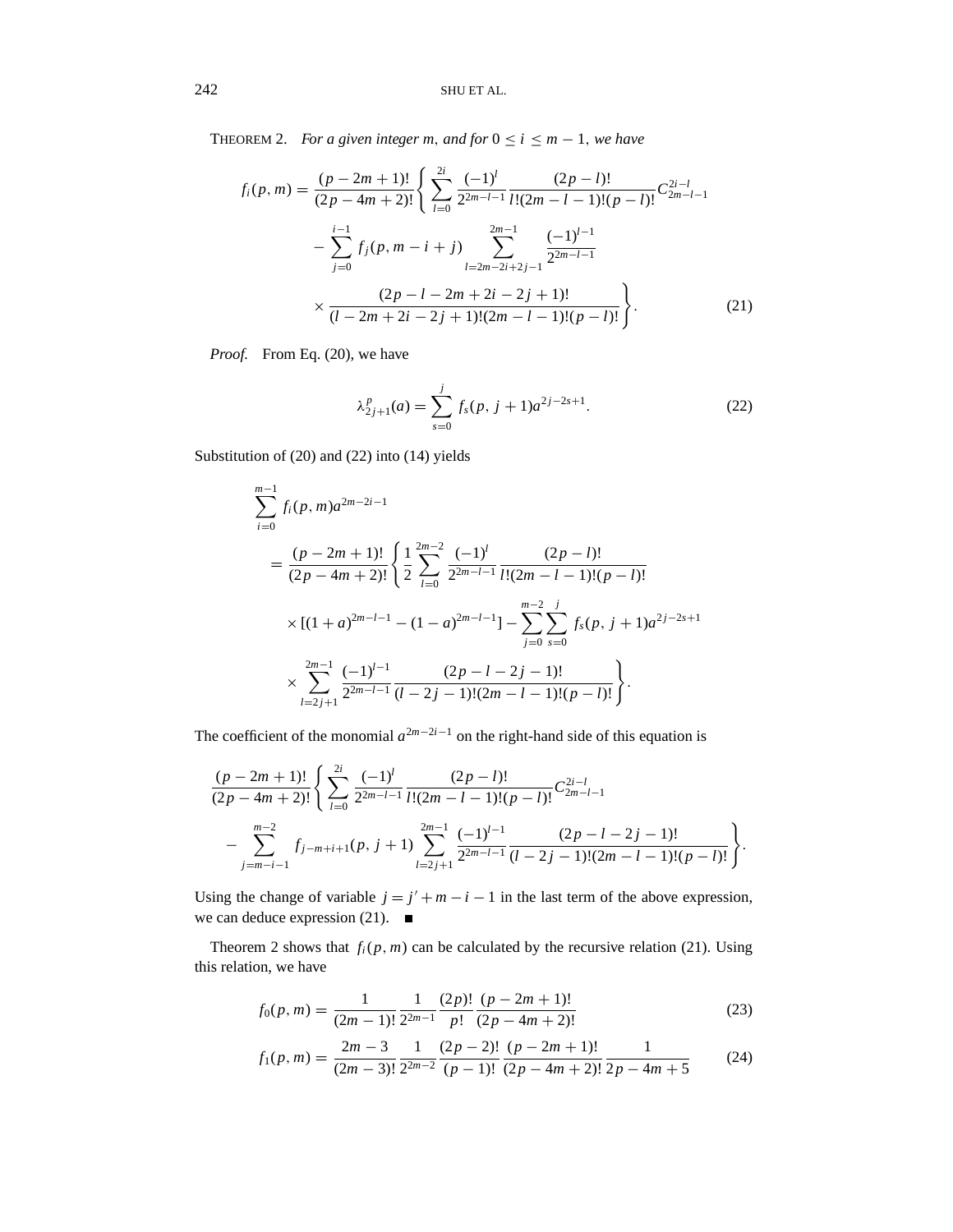$$
f_2(p,m) = \frac{(2m-4)(2m-5)}{2!(2m-5)!} \frac{1}{2^{2m-3}} \frac{(2p-4)!}{(p-2)!} \frac{(p-2m+1)!}{(2p-4m+2)!}
$$

$$
\times \frac{1}{(2p-4m+7)(2p-4m+5)}.
$$
(25)

Obviously, it is hard to make use of Theorem 2 directly to calculate  $f_i(p, m)$  for the large value of *i*, because Eq. (21) requires a large number of operations. However, by observing the expressions (23), (24), and (25), we find that  $f_i(p, m)$  given by Eq. (21) can be much simplified. That is, to calculate it, we have the following theorem:

THEOREM 3. *The function*  $f_i(p, m)$ ,  $for$   $0 \le i \le m - 1$ , *defined by Eq.* (21) *can be simplified as*

$$
f_i(p,m) = \frac{C_{2m-i-2}^i}{(2m-2i-1)!} \frac{1}{2^{2m-i-1}} \frac{(2p-2i)!}{(p-i)!} \frac{(p-2m+1)!}{(2p-4m+2)!} \frac{1}{\prod_{j=0}^{i-1} (2p-4m+2j+5)},
$$
\n(26)

*where C<sup>i</sup>* <sup>2</sup>*m*−*i*−<sup>2</sup> *is a combination number.*

It is easily seen that expression (26) is equivalent to

$$
f_i(p,m) = \frac{1}{2^{2m-2i-2}} \frac{2p-4m+3}{i!(2m-2i-1)!} \frac{(2m-i-2)!}{(2m-2i-2)!} \frac{(2p-2i)!}{(p-i)!} \frac{(p-2m+i+2)!}{(2p-4m+2i+4)!}
$$
\n(27)

To prove Theorem 3, we should verify that  $f_i(p, m)$  given by (26) or (27) satisfies expression (21). For this purpose, we first introduce the notations

$$
A = \frac{(p - 2m + 1)!}{(2p - 4m + 2)!}
$$
 (28)

$$
B_l = \frac{(-1)^l}{2^{2m-l-1}} \frac{(2p-l)!}{l!(2i-l)!(2m-2i-1)!(p-l)!}
$$
(29)

$$
D_{j,l} = \frac{(-1)^{l-1}}{2^{2m-l-1}} \frac{(2p-l-2m+2i-2j+1)!}{(l-2m+2i-2j+1)!(2m-l-1)!(p-l)!}.
$$
(30)

Using the above notations, Eq. (21) can be written as

$$
f_i(p,m) = A\left[\sum_{l=0}^{2i} B_l - \sum_{j=0}^{i-1} f_j(p,m-i+j) \sum_{l=2m-2i+2j-1}^{2m-1} D_{j,l}\right].
$$
 (31)

Then we give the following lemmas:

LEMMA 1. *If*  $f_i(p, m)$  *satisfies the relations* 

$$
B_{2t} = \sum_{j=0}^{t} f_j(p, m-i+j)D_{j,2m-2i+2t-1}, \quad t = 0, 1, \dots, i-1, i \tag{32}
$$

$$
B_{2t+1} = \sum_{j=0}^{t} f_j(p, m-i+j)D_{j,2m-2i+2t}, \quad t = 0, 1, ..., i-1
$$
 (33)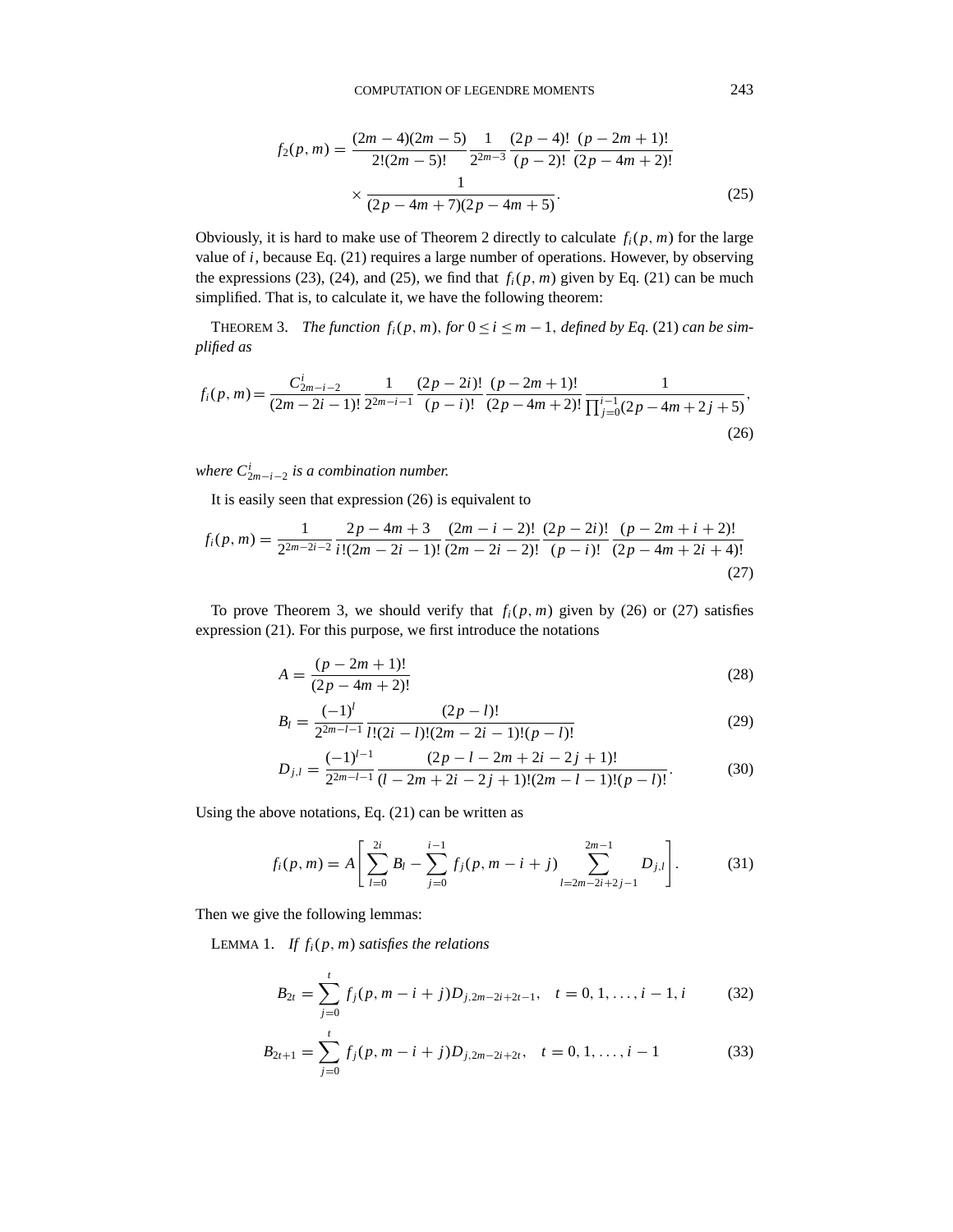$$
f_i(p,m) = A\left[B_{2i} - \sum_{j=0}^{i-1} f_j(p,m-i+j)D_{j,2m-1}\right],
$$
\n(34)

*then*  $f_i(p, m)$  *satisfies Eq.* (21) *or Eq.* (31)*.* 

LEMMA 2. *For a function*  $F(t, j)$  *defined by* 

$$
F(t, j) = \frac{2(2p - 2H - 4j - 1)(p - 2t)!}{H!(2t + 1)(2t + 2)(p - H - 2t - 1)!} \frac{C_p^j C_{2p - 2j}^{2p - 2t}}{C_p^{H+j} C_{2p - 2H - 2j}^{2t + 2}},
$$
(35)

*where t*, *p*, *and H are positive integers*, *then we have*

$$
\sum_{j=0}^{t} F(t, j) = 1.
$$
\n(36)

LEMMA 3. *For a function*  $F(t, j)$  *defined by* 

$$
F(t, j) = \frac{2(2p - 2H - 4j - 1)(p - 2t - 1)!}{H!(2t + 2)(2t + 3)(p - H - 2t - 2)!} \frac{C_p^j C_{2p - 2j}^{2p - 2t - 1}}{C_p^{H+j} C_{2p - 2H - 2j}^{2t + 3}},
$$
(37)

*where t*, *p*, *and H are positive integers*, *we have*

$$
\sum_{j=0}^{t} F(t, j) = 1.
$$
\n(38)

The proofs of Lemmas 1–3 and Theorem 3 are deferred to Appendix A.

# 2**b***.*  $k = 2m$

In this case, we can obtain the corresponding results in a way similar to that for  $k = 2m-1$ . So we give the following theorems without proof.

THEOREM 4. *For a given integer p*, *and for any even number k* = 2*m less than or equal to p*,  $\lambda_{2m}^p(a)$  *can be deduced by the following recursive relation*:

$$
\lambda_{2m}^p(a)
$$

$$
= C_{2p-2m}^{2m} + \frac{(p-2m)!}{(2p-4m)!} \left\{ \frac{1}{2} \sum_{l=0}^{2m-1} \frac{(-1)^l}{2^{2m-l}} \frac{(2p-l)!}{l!(2m-l)!(p-l)!} [(1+a)^{2m-l} + (1-a)^{2m-l}] - \sum_{j=0}^{m-1} \lambda_{2j}^p(a) \sum_{l=2j}^{2m} \frac{(-1)^l}{2^{2m-l}} \frac{(2p-l-2j)!}{(l-2j)!(2m-l)!(p-l)!} \right\}.
$$
 (39)

Then we decompose  $\lambda_{2m}^p(a)$  for  $m \ge 1$  in the form

$$
\lambda_{2m}^p(a) = g_0(p, m)a^{2m} + g_1(p, m)a^{2m-2} + \dots + g_i(p, m)a^{2m-2i} + \dots + g_{m-1}(p, m)a^2.
$$
\n(40)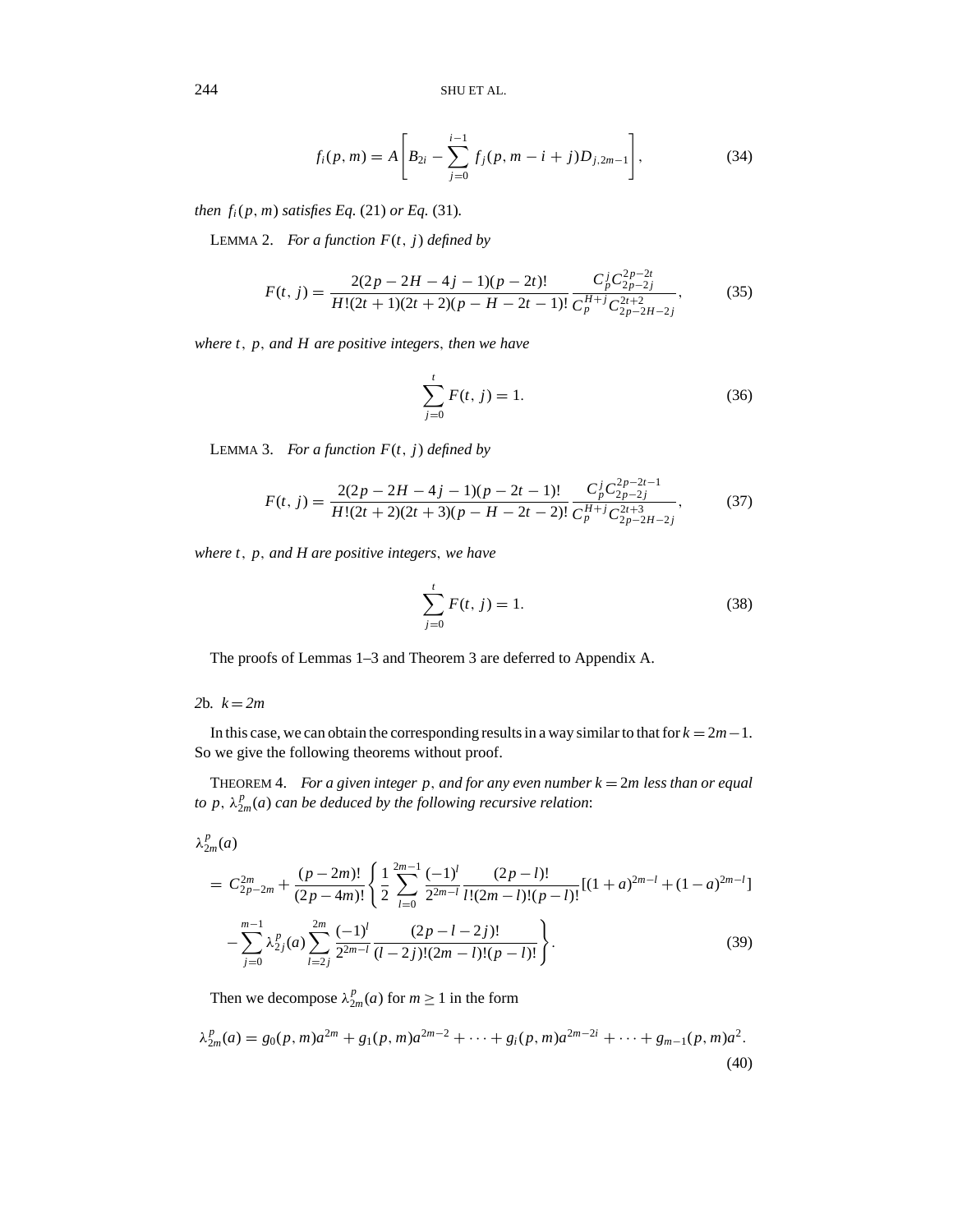THEOREM 5. *For a given m, and for*  $0 \le i \le m - 1$ *, we have* 

$$
g_i(p,m) = \frac{(p-2m)!}{(2p-4m)!} \left\{ \sum_{l=0}^{2i} \frac{(-1)^l}{2^{2m-l}} \frac{(2p-l)!}{l!(2m-l)!(p-l)!} C_{2m-l}^{2i-l} - \sum_{j=0}^{i-1} g_j(p,m-i+j) \right. \\ \times \sum_{l=2m-2i+2j}^{2m} \frac{(-1)^l}{2^{2m-l}} \frac{(2p-l-2m+2i-2j)!}{(l-2m+2i-2j)!(2m-l)!(p-l)!} \right\}.
$$
 (41)

THEOREM 6. *Expression* (41) *can be simplified as*

$$
g_i(p,m) = \frac{C_{2m-i-1}^i}{(2m-2i)!} \frac{1}{2^{2m-i}} \frac{(2p-2i)!}{(p-i)!} \frac{(p-2m)!}{(2p-4m)!} \frac{1}{\prod_{l=0}^{i-1} (2p-4m+2l+3)}.
$$
 (42)

Based on Theorems 3 and 6, we now propose our method to calculate the 1D Legendre moment defined by (8).

Using Eq. (10), the relation  $P_{p-k}(-1) = (-1)^{p-k}$ , and the notation  $x_i = -1 + a_i$  with  $a_i = 2(i - 1)/(N - 1)$ , we have

$$
L_p = \frac{2p+1}{N-1} \sum_{i=1}^{N} P_p(-1+a_i) = \frac{2p+1}{N-1} \sum_{i=1}^{N} \sum_{k=0}^{p} \lambda_k^p(a_i) P_{p-k}(-1)
$$
  
= 
$$
\frac{2p+1}{N-1} \sum_{i=1}^{N} \sum_{k=0}^{p} (-1)^{p-k} \lambda_k^p(a_i) = \frac{2p+1}{N-1} \sum_{i=1}^{N} U_p \lambda^p(a_i),
$$
 (43)

where

$$
U_p = [(-1)^p, (-1)^{p-1}, (-1)^p, (-1)^{p-1}, \ldots, -1, 1]
$$

and

$$
\lambda^{p}(a_i) = \left[\lambda_0^{p}(a_i), \lambda_l^{p}(a_i), \ldots, \lambda_p^{p}(a_i)\right]^T.
$$

Here *T* indicates transposition, and  $U_p$  and  $\lambda^p(a_i)$  are both  $(p+1)$ -dimensional vectors. By using the notation

$$
\lambda^p(a_i) = M_p A_p(a_i),\tag{44}
$$

where  $A_p(a_i) = [1, a_i, a_i^2, \dots, a_i^p]^T$ ,  $M_p$  is a  $(p + 1) \times (p + 1)$  triangle matrix whose elements depend only on *p*, and the definition of the matrix  $M_p$ , for  $0 \le l \le k \le p$ , is given as

$$
M_p(k, l) = \begin{cases} f_{m-j}(p, m), & \text{if } k = 2m - 1 \text{ and } l = 2j - 1, j = 1, 2, ..., m \\ g_{m-j}(p, m), & \text{if } k = 2m \text{ and } l = 2j, j = 1, 2, ..., m \\ 0, & \text{otherwise.} \end{cases}
$$
(45)

Then we have

$$
L_p = \frac{2p+1}{N-1} U_p M_p \left( \sum_{i=1}^N A_p(a_i) \right) = \frac{2p+1}{N-1} U_p M_p D_p G_p,
$$
 (46)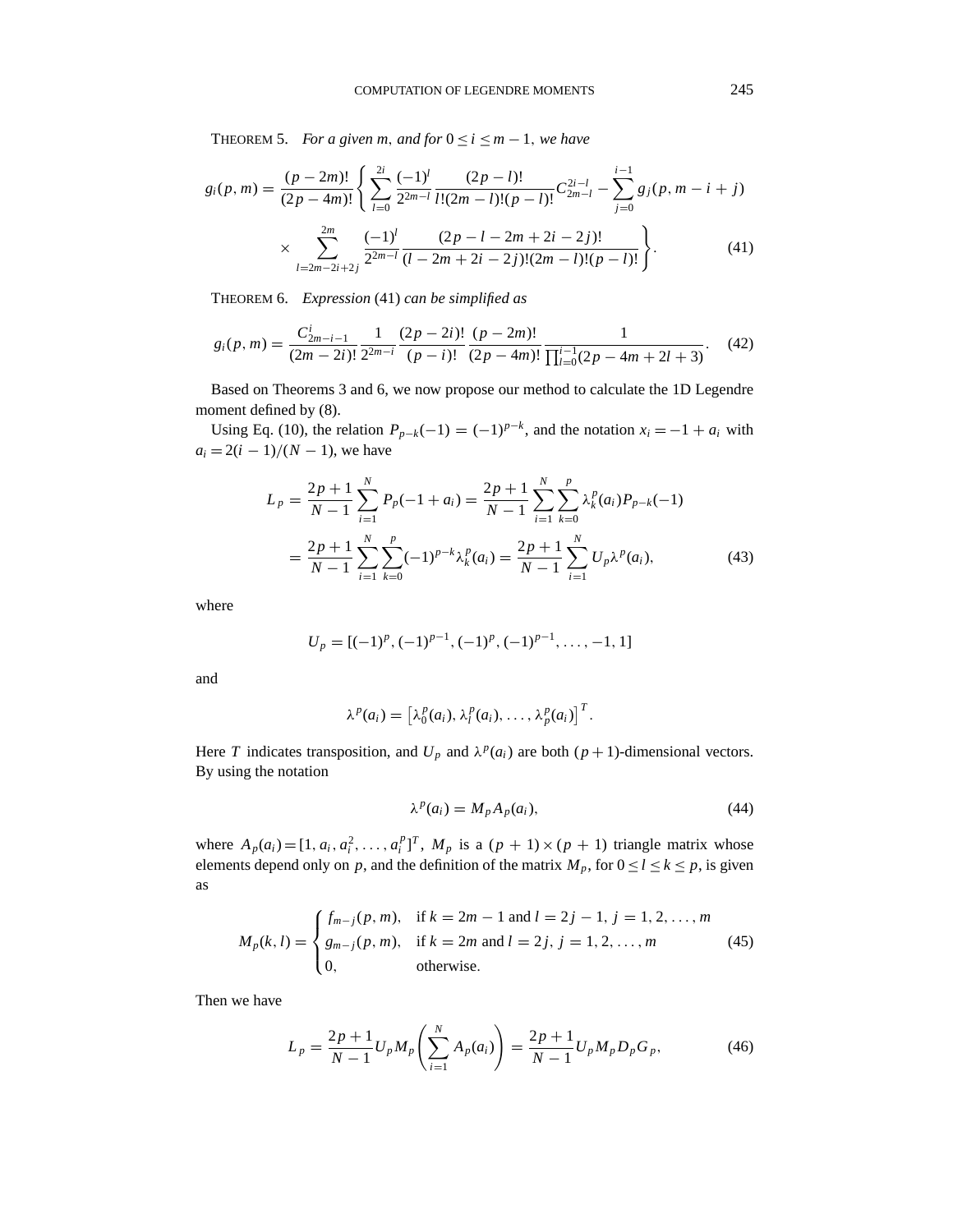where  $D_p$  is a  $(p + 1) \times (p + 1)$  diagonal matrix whose diagonal elements are  $D_p(k, k)$  $(2/(N-1))$ <sup>k</sup> for  $k = 0, 1, ..., p$ , and

$$
G_p = \left[\sum_{i=0}^{N-1} 1, \sum_{i=0}^{N-1} i, \sum_{i=0}^{N-1} i^2, \dots, \sum_{i=0}^{N-1} i^p\right]^T
$$

is a  $(p+1)$ -dimensional vector whose elements are 1D geometric moments of order up to *p*.

So our strategy for computing the 1D Legendre moments of order up to *p* can be described as follows:

1. Use the Pascal Triangle Transform proposed by Li and Shen [21] to calculate 1D geometric moments of order up to  $p$ , so the vector  $G_p$  can be obtained without multiplication.

2. Construct the matrix  $M_k$  with  $k \leq p$  by Eq. (45). The 1D Legendre moments of order up to  $p$  can then be calculated by using Eq.  $(46)$ .

Note that using the method proposed above, only the multiplication is needed in the construction of matrix  $M_k$ , and the product of  $M_k$  and  $G_k$ . Therefore, the number of multiplications depends no longer on *N*, but only on *p*. It should also be pointed out that expressions (26) and (42) seem to be complex, but in fact, their final results can easily be derived for any given *p* and *m*. A list of  $\lambda_k^p(a)$ , for  $k \le 20 \le p$ , is given in Appendix B.

#### **3. CALCULATION OF 2D LEGENDRE MOMENTS**

Based on the result obtained in Section 2, we are now in a position to express the 2D Legendre moments  $\tilde{L}_{pq}$  defined by Eq. (6) as a function of  $L_{pq}$  defined by Eq. (4).

By using the relation

$$
\int P_p(x) dx = [P_{p+1}(x) - P_{p-1}(x)]/(2p+1),
$$

we can deduce from Eq. (7) that

$$
(2p+1)(2q+1)h_{pq}(x_i, y_j)
$$
  
=  $[P_{p+1}(x_i + \Delta x/2) - P_{p+1}(x_i - \Delta x/2) - P_{p-1}(x_i + \Delta x/2) + P_{p-1}(x_i - \Delta x/2)]$   

$$
\cdot [P_{q+1}(y_j + \Delta y/2) - P_{q+1}(y_j - \Delta y/2) - P_{q-1}(y_j + \Delta y/2) + P_{q-1}(y_j - \Delta y/2)].
$$
\n(47)

With the help of Eq. (10), we have

$$
P_{p+1}(x_i + \Delta x/2) - P_{p+1}(x_i - \Delta x/2) - P_{p-1}(x_i + \Delta x/2) + P_{p-1}(x_i - \Delta x/2)
$$
  
\n
$$
= \sum_{k=0}^{p+1} \lambda_k^{p+1} (\Delta x/2) P_{p+1-k}(x_i) - \sum_{k=0}^{p+1} \lambda_k^{p+1} (-\Delta x/2) P_{p+1-k}(x_i)
$$
  
\n
$$
- \sum_{k=0}^{p-1} \lambda_k^{p-1} (\Delta x/2) P_{p-1-k}(x_i) + \sum_{k=0}^{p-1} \lambda_k^{p-1} (-\Delta x/2) P_{p-1-k}(x_i)
$$
  
\n
$$
= 2 \Biggl[ \sum_{k=1}^{p+1} \lambda_k^{p+1} (\Delta x/2) P_{p+1-k}(x_i) - \sum_{k=1}^{p-1} \lambda_k^{p-1} (\Delta x/2) P_{p-1-k}(x_i) \Biggr], \qquad (48)
$$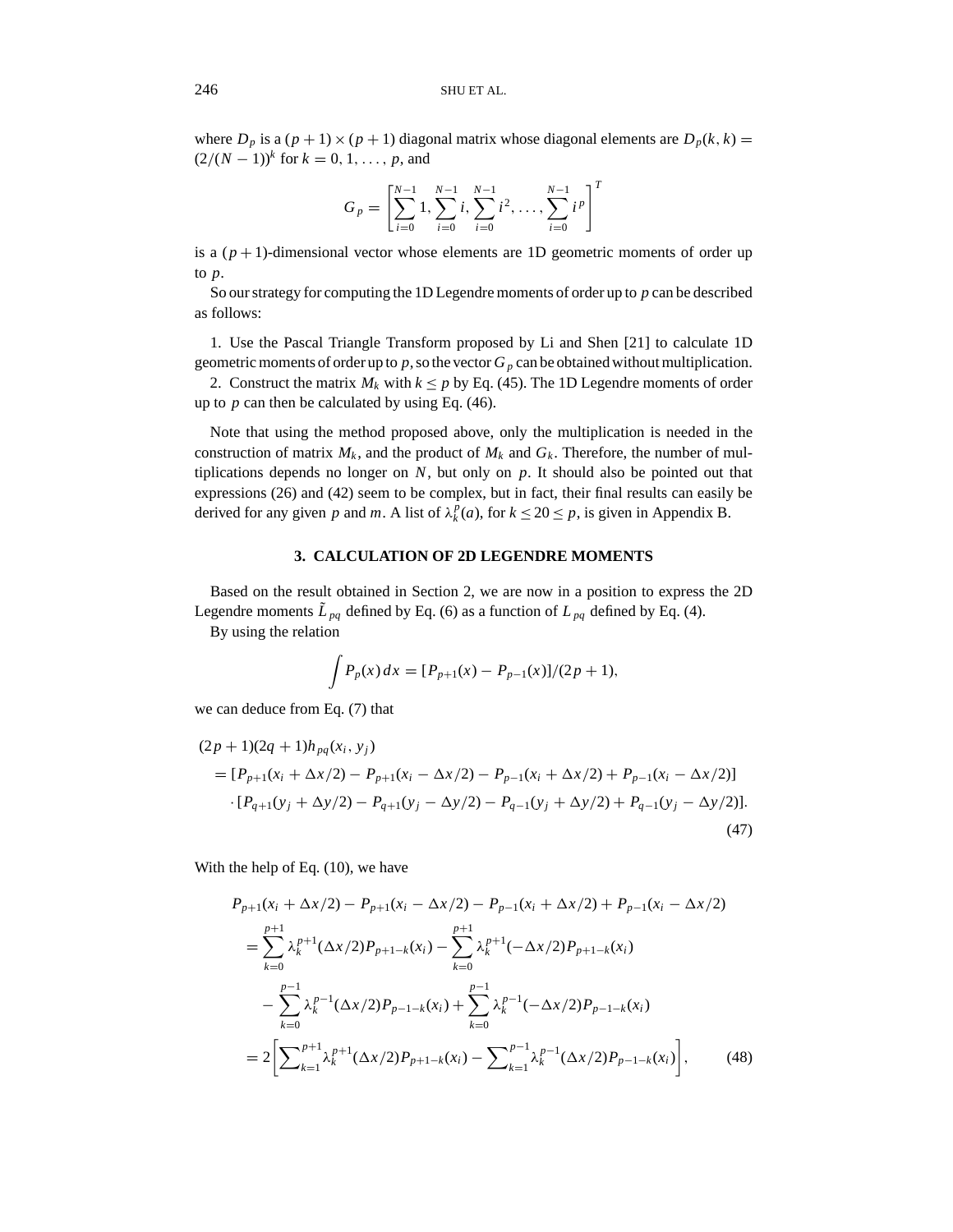where  $\sum_{k=1}^{p+1}$  stands for summation with respect to the odd value of *k* varied from 1 to  $p+1$ . Similarly, we have

$$
P_{q+1}(y_j + \Delta y/2) - P_{q+1}(y_j - \Delta y/2) - P_{q-1}(y_j + \Delta y/2) + P_{q-1}(y_j - \Delta y/2)
$$
  
= 
$$
2\left[\sum_{l=1}^{q+1} \lambda_l^{q+1} (\Delta y/2) P_{q+1-l}(y_j) - \sum_{l=1}^{q-1} \lambda_l^{q-1} (\Delta y/2) P_{q-1-l}(y_j)\right].
$$
 (49)

Substitution of Eqs. (48) and (49) into Eq. (6) yields

$$
\tilde{L}_{pq} = \sum_{k=1}^{p+1} \sum_{l=1}^{q+1} \frac{4\lambda_k^{p+1}(\Delta x/2)\lambda_l^{q+1}(\Delta y/2)}{(2p-2k+3)(2q-2l+3)\Delta x \Delta y} L_{p+1-k,q+1-l}
$$

$$
- \sum_{k=1}^{p+1} \sum_{l=1}^{q-1} \frac{4\lambda_k^{p+1}(\Delta x/2)\lambda_l^{q-1}(\Delta y/2)}{(2p-2k+3)(2q-2l-1)\Delta x \Delta y} L_{p+1-k,q-1-l}
$$

$$
- \sum_{k=1}^{p-1} \sum_{l=1}^{q+1} \frac{4\lambda_k^{p-1}(\Delta x/2)\lambda_l^{q+1}(\Delta y/2)}{(2p-2k-1)(2q-2l+3)\Delta x \Delta y} L_{p-1-k,q+1-l}
$$

$$
+ \sum_{k=1}^{p-1} \sum_{l=1}^{q-1} \frac{4\lambda_k^{p-1}(\Delta x/2)\lambda_l^{q-1}(\Delta y/2)}{(2p-2k-1)(2q-2l-1)\Delta x \Delta y} L_{p-1-k,q-1-l}.
$$
(50)

Note that Eq. (50) is of the form of the convolution operator. In fact, by introducing the sequences

$$
B_{kl}^{pq} = \begin{cases} \frac{4\lambda_k^p (\Delta x/2) \lambda_l^q (\Delta y/2)}{\Delta x \Delta y}, & \text{for all odd values of } (k, l) \\ 0, & \text{otherwise} \end{cases}
$$
(51)  

$$
E_{kl} = \frac{L_{kl}}{(2p+1)(2q+1)}
$$

Eq. (50) can be written

$$
\tilde{L}_{pq} = B_{kl}^{p+1,q+1} * E_{kl} - B_{kl}^{p+1,q-1} * E_{kl} - B_{kl}^{p-1,q+1} * E_{kl} + B_{kl}^{p-1,q-1} * E_{kl}, \quad (53)
$$

where  $B_{kl}^{pq} * E_{kl}$  denotes the 2D  $p * q$ -point discrete convolution operator.

Equation (53) shows that the 2D Legendre moments  $\tilde{L}_{pq}$  defined by Eq. (6) can be deduced from the values of  $L_{mn}$  with  $0 \le m \le p$  and  $0 \le n \le q$ . For this reason, we turn to the fast computation of  $L_{pq}$  in the following. First, we give a list of relationships between  $\tilde{L}_{pq}$  and  $L_{pq}$  for  $p + q \leq 3$ .

$$
\tilde{L}_{00} = L_{00}
$$
\n
$$
\tilde{L}_{10} = L_{10}, \quad \tilde{L}_{01} = L_{01}
$$
\n
$$
\tilde{L}_{20} = L_{20} + \frac{5(\Delta x)^2}{8} L_{00}, \quad \tilde{L}_{11} = L_{11}, \quad \tilde{L}_{02} = L_{02} + \frac{5(\Delta y)^2}{8} L_{00}
$$
\n
$$
\tilde{L}_{30} = L_{30} + \frac{35(\Delta x)^2}{24} L_{10}, \quad \tilde{L}_{21} = L_{21} + \frac{5(\Delta x)^2}{8} L_{01}
$$
\n
$$
\tilde{L}_{12} = L_{12} + \frac{5(\Delta y)^2}{8} L_{10}, \quad \tilde{L}_{03} = L_{03} + \frac{35(\Delta y)^2}{24} L_{01}
$$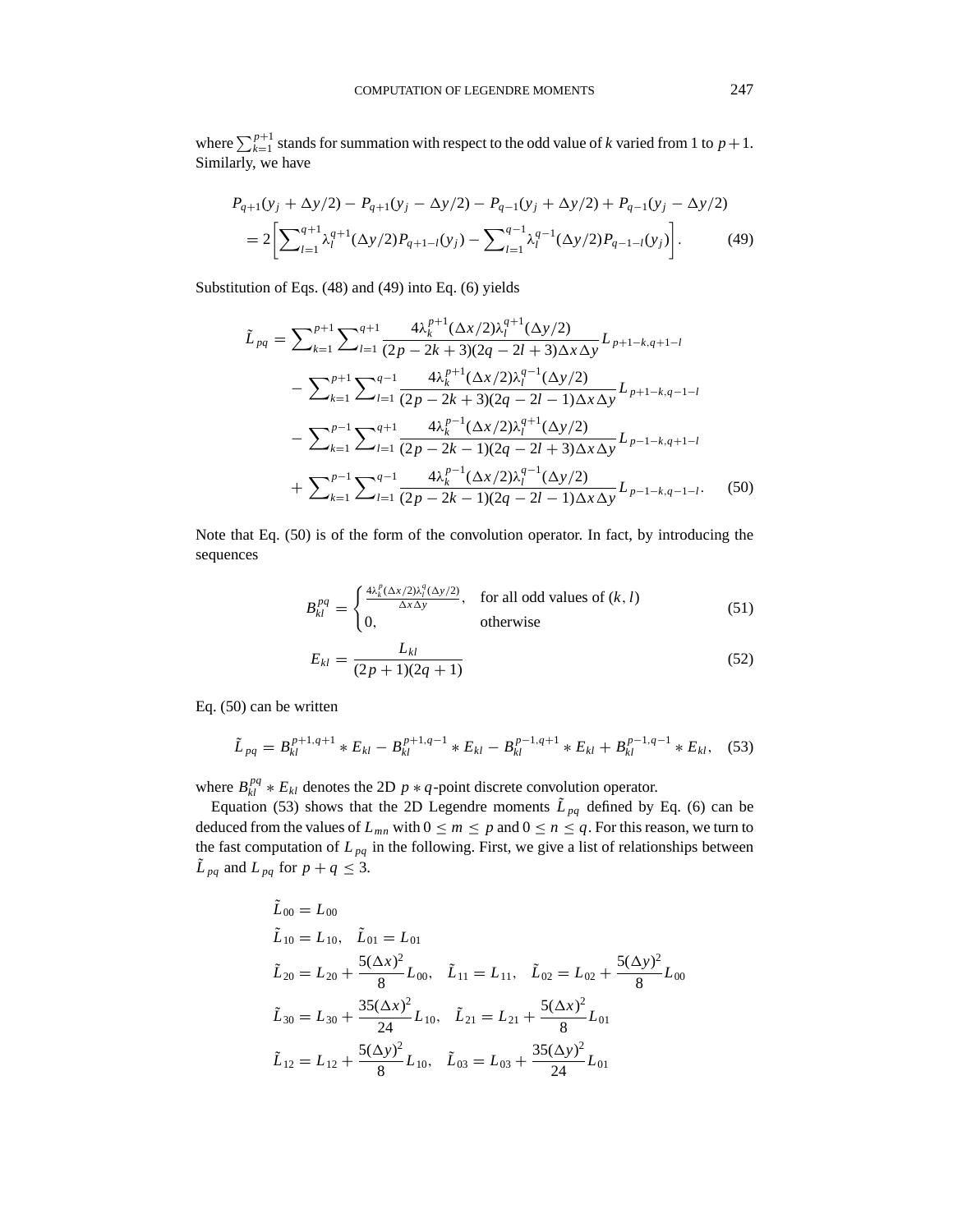The first three leading terms in Eq. (50) are

$$
\tilde{L}_{pq} = L_{pq} + \frac{(2p+1)(2p-1)(\Delta x)^2}{24} L_{p-2,q} \n+ \frac{(2q+1)(2q-1)(\Delta y)^2}{24} L_{p,q-2} + O((\Delta x \Delta y)^2).
$$
\n(54)

The above equation shows that the difference between  $\tilde{L}_{pq}$  and  $L_{pq}$  could be important when the moments of higher order are concerned. Note that the method discussed above is an extension of research by Liao and Pawlak [8]. In fact, they adopted the same strategy to calculate the 2D geometric moments  $\tilde{m}_{pq}$  based on the values of  $m_{pq}$ , where  $\tilde{m}_{pq}$  and  $m_{pq}$ are defined as

$$
m_{pq} = \frac{4}{(N-1)^2} \sum_{i=1}^{N} \sum_{j=1}^{N} x_i^p y_j^q f(x_i, y_j),
$$
  

$$
\tilde{m}_{pq} = \sum_{i=1}^{N} \sum_{j=1}^{N} f(x_i, y_j) \int_{x_i - \Delta x/2}^{x_i + \Delta x/2} \int_{y_j - \Delta y/2}^{y_j + \Delta y/2} x^p y^q dx dy.
$$

We now describe the algorithm for computing the 2D Legendre moments  $L_{pq}$  defined by Eq. (4). To do this, a new approach based on Eq. (10) is used to calculate  $P_p(x_i)P_q(y_j)$ . Denoting  $x_i = -1 + a_i$ ,  $y_j = -1 + b_j$ , with  $a_i = 2(i − 1)/(N − 1)$ ,  $b_j = 2(j − 1)/(N − 1)$ , we have

$$
P_p(x_i)P_q(y_j) = P_p(-1+a_i)P_q(-1+b_j) = \sum_{l=0}^p \sum_{m=0}^q P_{p-l}(-1)P_{q-m}(-1)\lambda_l^p(a_i)\lambda_m^q(b_j).
$$
\n(55)

Introducing the notation

$$
h_u(p, [l/2]) = \begin{cases} g_u(p, l/2), & \text{if } l \text{ is an even number} \\ f_u(p, (l+1)/2), & \text{otherwise,} \end{cases}
$$
(56)

where [x] denotes the integer part of x, for  $0 \le l \le p$ , we have

$$
\lambda_l^p(a_i) = \sum_{u=0}^{[(l-1)/2]} h_u(p, [l/2]) a_i^{l-2u}.
$$
 (57)

Similarly, we have

$$
\lambda_m^q(b_j) = \sum_{v=0}^{[(m-1)/2]} h_v(q, [m/2]) b_j^{m-2v}.
$$
 (58)

Substitution of Eqs. (57) and (58) into (55) yields

$$
P_p(x_i)P_q(y_j) = \sum_{l=0}^p \sum_{m}^q (-1)^{p+q-l-m} F_{lm}(a_i, b_j),
$$
\n(59)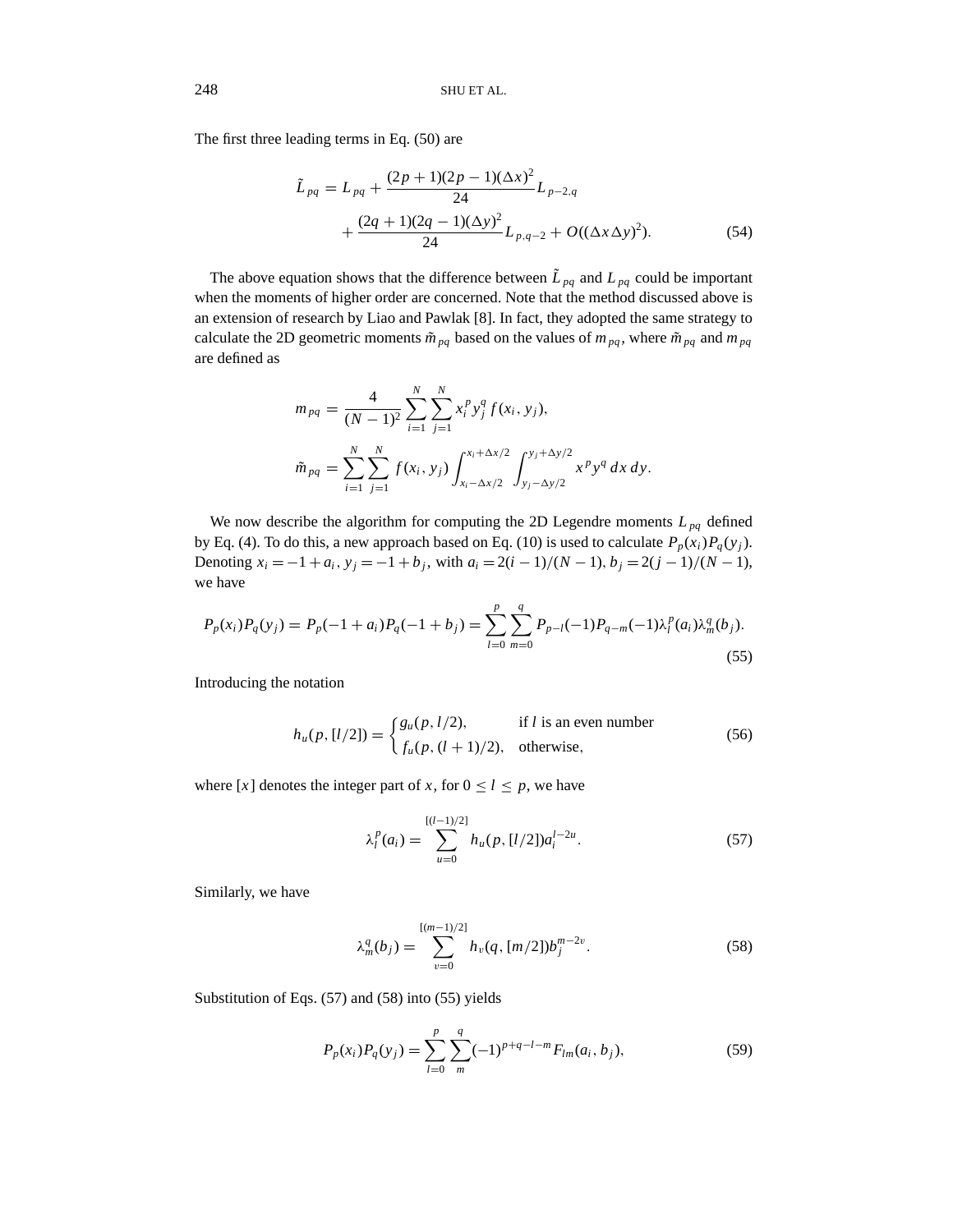where

$$
F_{lm}(a_i, b_j) = \sum_{u=0}^{[(l-1)2] \, [(m-1)/2]} \sum_{v=0}^{[(m-1)/2]} h_u(p, [l/2]) h_v(q, [m/2]) a_i^{l-2u} b_j^{m-2v}.
$$
 (60)

We now calculate the 2D Legendre moments  $L_{pa}$ . We deduce from Eqs. (59) and (60) that

$$
L_{pq} = \frac{(2p+1)(2q+1)}{(N-1)^2} \sum_{l=0}^{p} \sum_{m=0}^{q} (-1)^{p+q-l-m} \sum_{i=1}^{N} \sum_{j=1}^{N} F_{lm}(a_i, b_j) f(x_i, y_j). \tag{61}
$$

Equation (61) can be written

$$
L_{pq} = \frac{(2p+1)(2q+1)}{4} \sum_{l=0}^{p} \sum_{m=0}^{q} \sum_{u=0}^{[(l-1)/2]} \sum_{v=0}^{[(m-1)/2]} H_{uv}(p,q,l,m) G_{l-2u,m-2v}, \quad (62)
$$

where

$$
H_{uv}(p,q,l,m) = (-1)^{p+q-l-m} h_u(p,[l/2])h_v(q,[m/2])
$$
\n(63)

and  $G_{ab}$  denoting the 2D  $(a + b)$ th order geometric moment except for a constant multiplicative factor, is defined as

$$
G_{ab} = \left(\frac{2}{N-1}\right)^{a+b+2} \sum_{i=0}^{N-1} \sum_{j=0}^{N-1} i^a j^b f(x_i, y_j). \tag{64}
$$

Based on the above discussion, the algorithm for computing the 2D Legendre moments  $L_{pq}$  and  $L_{pq}$  can be described as follows.

1. The geometric moments  $G_{ab}$  of order up to *M* are calculated by use of a fast method proposed by Yang and Albregsten [23]. For an image of size  $N \times N$ , this method needs only *O*(*N*) additions and multiplications, respectively.

2. The coefficients  $h_u(p, [1/2])$ , with  $0 \le p \le M$ ,  $0 \le l \le p$ , and  $0 \le u \le [(l-1)/2]$ , are calculated using Eqs. (26) and (42), in which  $M(M-1)(2M-1)/6$  multiplications and  $M(M-1)(2M-1)/6$  additions are needed, respectively. The values of  $H_{uv}(p, q, l, m)$ can then be deduced from Eq. (63).

3. Using Eq. (62) to calculate 2D Legendre moments  $L_{pq}$ , with  $0 \le p + q \le M$ . When all the values of  $G_{ab}$  and  $h_u(p, [l/2])$  have been obtained, this step needs approximately  $2M^3(M+1)^3/72^2$  additions and  $4M^3(M+1)^3/72^2$  multiplications, respectively.

4. The 2D Legendre moments  $\tilde{L}_{pa}$  of order up to *M* can be calculated with the help of Eq. (53) when the values of  $L_{pq}$ , with  $0 \le p + q \le M$ , have been obtained.

Note that Liao and Pawlak [8] adopted an alternative Simpson's formula to calculate the double integral  $h_{pq}(x_i, y_j)$  defined by Eq. (7), in which different integration rules, with  $I = 3, 8, 13, 18,$  and 23, were employed. Here *I* denotes the number of points within a given pixel required to evaluate  $h_{pq}(x_i, y_j)$ . These values are then used to calculate the 2D Legendre moments  $\tilde{L}_{pq}$ . It is obvious that the method used by Liao and Pawlak needs much more computation than the algorithm proposed in this paper. To illustrate the efficiency and the accuracy of our method compared with the methods described by Mukundan and Ramakrishnan [25], and by Liao and Pawlak [26] for computing the 2D Legendre moments,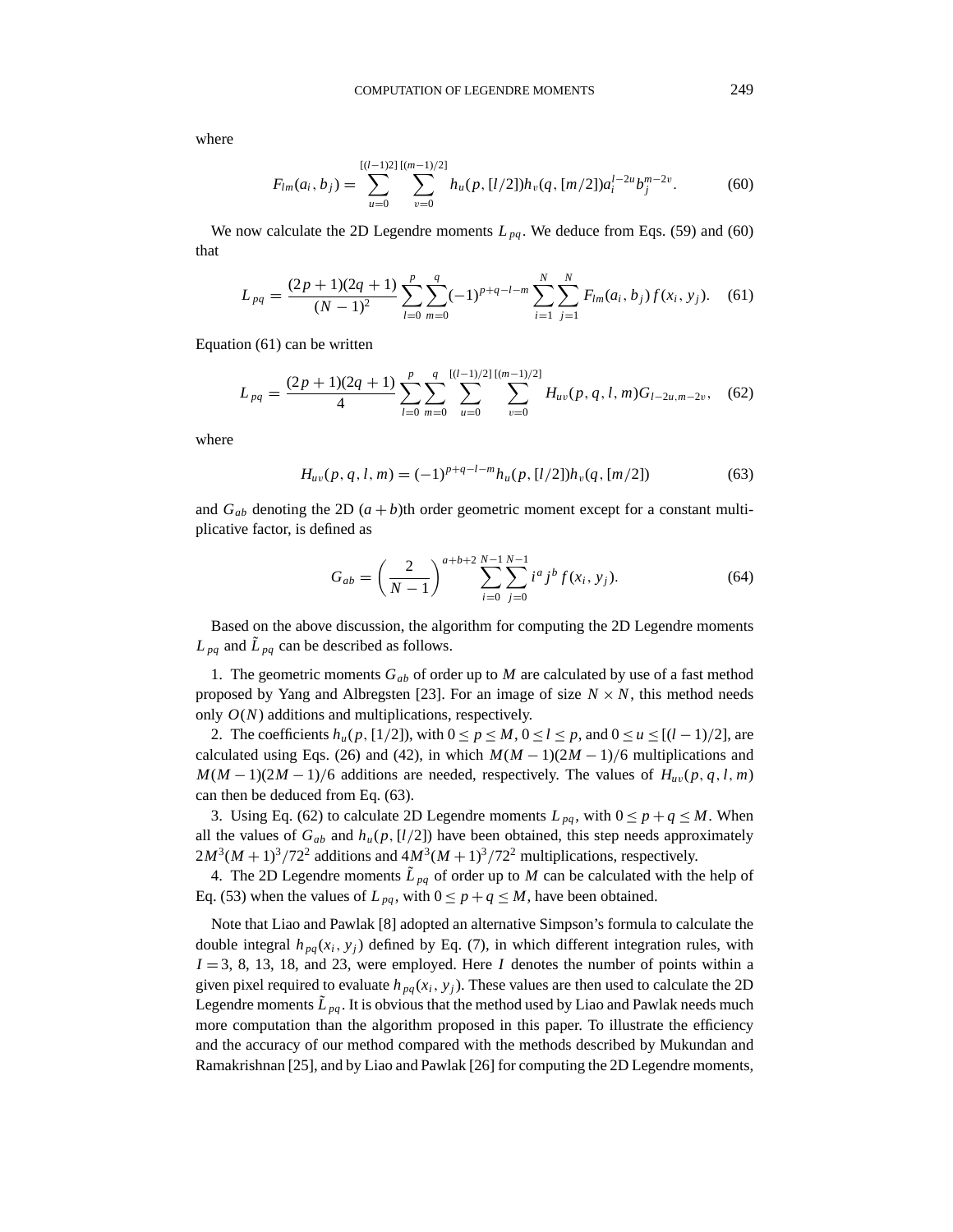

**FIG. 1.** The two original Chinese characters and their patterns reconstructed using Mukundan and Ramakrishnan's method [25].

we use the three methods to reconstruct some Chinese characters with the help of the inverse transform

$$
f(x_i, y_j) \approx \sum_{p=0}^{M} \sum_{q=0}^{p} \tilde{L}_{p-q,q} P_{p-q}(x_i) P_q(y_j).
$$
 (65)

Figure 1 shows the two original Chinese characters and their reconstructed pattern from the higher order of Legendre moments by using Mukundan and Ramakrishnan's method. The first column displays the two original characters. The second column to the seventh column illustrate the reconstructed patterns with order of up to 20, 24, 28, 32, 36, and 40, respectively. The results obtained with Eq. (6) using Liao and Pawlak's method and the method proposed in this paper are depicted in Figs. 2 and 3, respectively. Note that in Figs. 2 and 3, the orders of the Legendre moments used in Eq. (65) are the same as those used in Fig. 1. Table 1 shows the CPU times needed to calculate the Legendre moments of order up to 20 and 40 for the three methods mentioned above, respectively. Note also that the programs have been implemented on an AMD K6/300 personal computer.

# **4. CALCULATION OF 3D LEGENDRE MOMENTS**

In this section, we describe briefly an efficient method for computing 3D Legendre moment using the results obtained in Section 2. Similarly to the 2D Legendre moments, the

| 幕府麻麻幕幕幕 |        |  |  |
|---------|--------|--|--|
|         | 暮野喜喜喜喜 |  |  |

**FIG. 2.** The two original Chinese characters and their patterns reconstructed using Liao and Pawlak's method [8].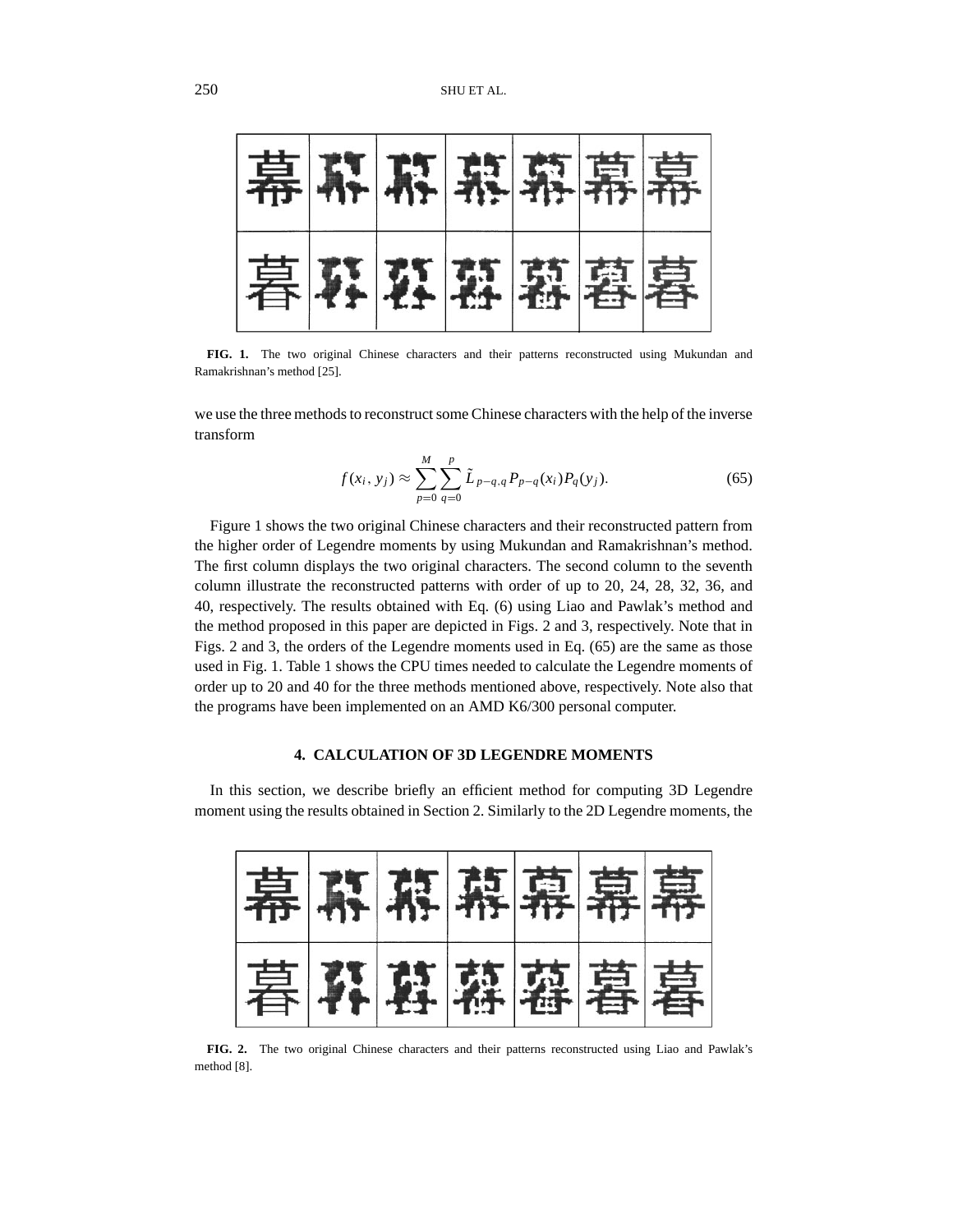

**FIG. 3.** The two original Chinese characters and their patterns reconstructed using the method presented in this paper.

3D Legendre moment  $L_{par}$  of order  $p + q + r$  of a 3D object is defined as

$$
L_{pqr} = \frac{(2p+1)(2q+1)(2r+1)}{8} \int_{-1}^{1} \int_{-1}^{1} \int_{-1}^{1} P_p(x) P_q(y) P_r(z) f(x, y, z) dx dy dz.
$$
 (66)

When an analog original image  $f(x, y, z)$  is digitized into its discrete version, Eq. (66) is usually approximated by

$$
L_{pqr} = \frac{(2p+1)(2q+1)(2r+1)}{(N-1)^3} \sum_{i=1}^{N} \sum_{j=1}^{N} \sum_{k=1}^{N} P_p(x_i) P_q(y_j) P_r(z_k) f(x_i, y_j, z_k). \tag{67}
$$

More accurately, we can approximate  $L_{\text{pqr}}$  by

$$
\tilde{L}_{pqr} = \frac{(2p+1)(2q+1)(2r+1)}{8} \sum_{i=1}^{N} \sum_{j=1}^{N} \sum_{k=1}^{N} h_{pqr}(x_i, y_j, z_k) f(x_i, y_j, z_k), \quad (68)
$$

where

$$
h_{pqr}(x_i, y_j, z_k) = \int_{x_i - \Delta x/2}^{x_i + \Delta x/2} \int_{y_j - \Delta y/2}^{y_j + \Delta y/2} \int_{z_k - \Delta z/2}^{z_k + \Delta z/2} P_p(x) P_q(y) P_r(z) dx dy dz.
$$
 (69)

Like 2D Legendre moments  $\tilde{L}_{pq}$ , 3D Legendre moments  $\tilde{L}_{pqr}$  can also be expressed as a linear combination of  $L_{klm}$  defined by Eq. (67), with  $0 \le k \le p$ ,  $0 \le l \le q$ ,  $0 \le m \le r$ . Therefore, we discuss here only the efficient computation of  $L_{\text{pqr}}$  defined by Eq. (67).

Introducing the notation  $x_i = -1 + a_i$ ,  $y_j = -1 + b_j$ , and  $z_k = -1 + c_k$ , with  $a_i =$ 2(*i* − 1)/(*N* − 1),  $b_j = 2(j - 1)/(N - 1)$ , and  $c_k = 2(k - 1)/(N - 1)$ , respectively, and

**TABLE 1 The CPU Times Needed to Calculate the Legendre Moments of Different Orders with** *N* **= 100**

| Maximum order | Mukundan and Ramakrishnan's<br>method [25] | Liao and Pawlak's<br>method [8] | Our method<br>0.8 s |
|---------------|--------------------------------------------|---------------------------------|---------------------|
| $M = 20$      | 0.05 s                                     | 5.15 s                          |                     |
| $M = 30$      | 0.06 s                                     | 10.5 s                          | 1.4 s               |
| $M = 40$      | 0.11 s                                     | 19 <sub>s</sub>                 | 2.7s                |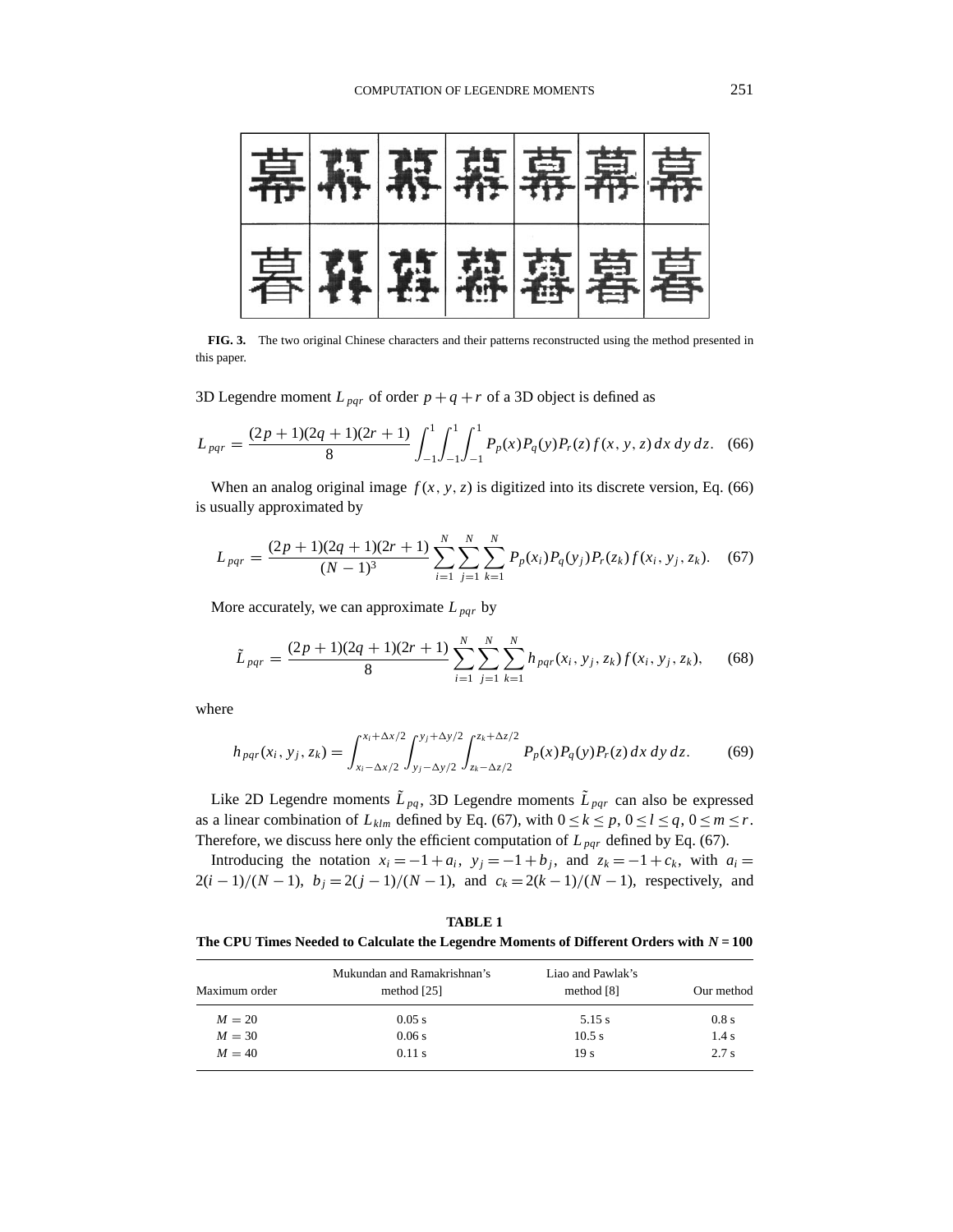using Eq. (10), we obtain

$$
P_p(x_i)P_q(y_j)P_r(z_k) = P_p(-1 + a_i)P_q(-1 + b_j)P_r(-1 + c_k)
$$
  
= 
$$
\sum_{l=0}^p \sum_{m=0}^q \sum_{n=0}^r P_{p-l}(-1)P_{q-m}(-1)P_{r-n}(-1)\lambda_l^p(a_i)\lambda_m^q(b_j)\lambda_n^r(c_k).
$$
 (70)

Using the function  $h_u(p, [l/2])$  defined by Eq. (56), we have

$$
P_p(x_i)P_q(y_j)P_r(z_k) = \sum_{l=0}^p \sum_{m=0}^q \sum_{n=0}^r (-1)^{p+q+r-l-m-n} F_{lmn}(a_i, b_j, c_k),
$$
(71)

where

$$
F_{lmn}(a_i, b_j, c_k)
$$
  
= 
$$
\sum_{u=0}^{[(l-1)/2]}\sum_{v=0}^{[(m-1)/2]} \sum_{w=0}^{[(n-1)/2]} h_u(p, [l/2])h_v(q, [m/2])h_w(r, [n/2])a_i^{l-2u}b_j^{m-2v}c_k^{n-2w}.
$$
 (72)

We now turn to calculate 3D Legendre moments  $L_{pqr}$ . Since  $(2p + 1)(2q + 1)(2r + 1)$  $(N-1)^3$  appearing in Eq. (67) is a normalized factor, we neglect it in the following.

From Eqs. (71) and (72), and by exchanging the order of the summation, we deduce

$$
L_{pqr} = \sum_{l=0}^{p} \sum_{m=0}^{q} \sum_{n=0}^{r} (-1)^{p+q+r-l-m-n} \sum_{i=1}^{N} \sum_{j=1}^{N} \sum_{k=1}^{N} F_{lmn}(a_i, b_j, c_k) f(x_i, y_j, z_k).
$$
 (73)

Equation (73) can be written as

$$
L_{pqr} = \sum_{l=0}^{p} \sum_{m=0}^{q} \sum_{n=0}^{r} \sum_{u=0}^{[(l-1)/2] \, [(m-1)/2] \, [(n-1)/2]} \sum_{w=0}^{[(n-1)/2]} H_{uvw}(p, q, r, l, m, n) G_{l-2u, m-2v, n-2w}, \quad (74)
$$

where

$$
H_{uvw}(p,q,r,l,m,n) = (-1)^{p+q+r-l-m-n} h_u(p,[l/2]) h_v(q,[m/2]) h_w(r,[n/2]) \quad (75)
$$

and  $G_{abc}$ , denoting the geometric moment of order  $(a + b + c)$  except for a constant multiplicative factor, is defined by

$$
G_{abc} = \left(\frac{2}{N-1}\right)^{a+b+c} \sum_{i=0}^{N-1} \sum_{j=0}^{N-1} \sum_{k=0}^{N-1} i^a j^b k^c f(x_i, y_j, z_k).
$$
 (76)

From Eqs. (74), (75), and (76), we now describe our strategy to calculate 3D Legendre moments of order up to *M*.

1. The geometric moments  $G_{abc}$ , with  $0 \le a, b, c \le M$ , are calculated by use of the fast method proposed by Yang *et al.* [24]. Using such a method, this step needs only  $O(N^2)$ operations to calculate *Gabc* of order up to *M*.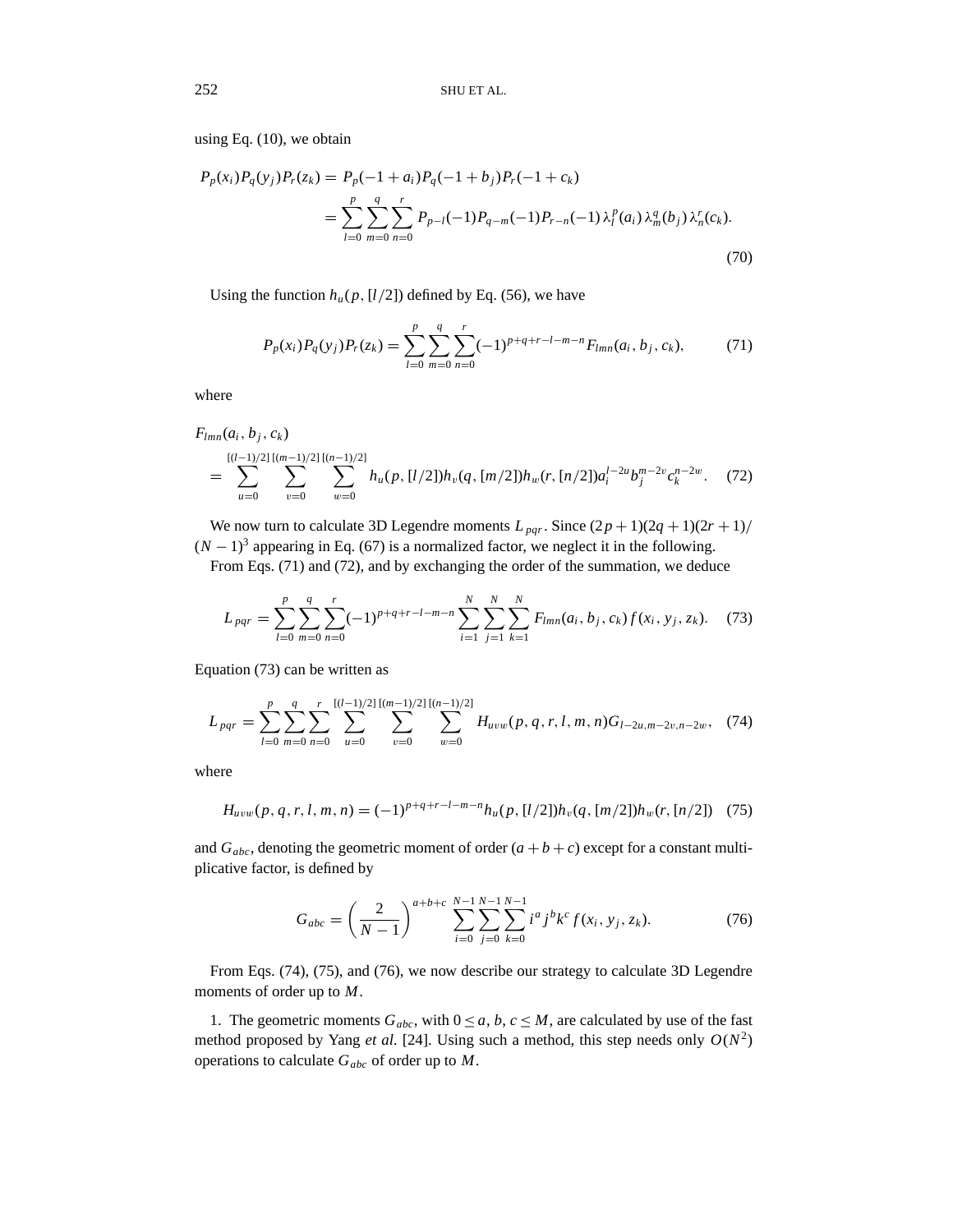2. The coefficients  $h_u(p, [l/2])$ , with  $0 \le p \le M$ ,  $0 \le l \le p$ , and  $0 \le u \le [(l-1)/2]$ , are calculated with Eqs. (26) and (42). The values of  $H_{uvw}(p, q, r, l, m, n)$  can then be deduced from Eq. (75).

3. Using Eq. (74) to calculate 3D Legendre moments *L pqr* of order up to *M*. When all *G<sub>abc</sub>* and  $h_u(p, [l/2])$  are calculated, the computation  $L_{pqr}$ , with  $0 \le p + q + r \le M$ , needs approximately  $(M^2(M+1)/180)^3$  additions and  $3(M^2(M+1)/180)^3$  multiplications, respectively.

Obviously, the number of computing operations of the method using the algorithm described above for calculating the 3D Legendre moments  $L_{pqr}$  defined by Eq. (67) is less than that of the direct method since this latter requires  $O(M^3 N^3)$  additions and multiplications, respectively.

#### **5. DISCUSSION**

Since Hu [3] introduced the moment invariants, moment functions of image intensity values have been widely used in the field of image analysis and pattern recognition. During the past two decades, many works have been done, discussing the application and the efficient computation of the moment functions; most of them focus on Cartesian geometric moments. As is well known, orthogonal moments defined in terms of Legendre and Zernike polynomials can be used to represent an image with minimum redundancy. Furthermore, these orthogonal moments and their inverse transforms are very useful tools for image analysis, image reconstruction, and feature representation. However, the direct computation of orthogonal moments requires a large amount of additions and multiplications, especially where higher order moments are concerned; for this reason, the application of these moments is limited.

Mukundan and Ramakrishnan [25] proposed to use Green's theorem to transform the double integral into a boundary integral; then they just used the contour information to evaluate the 2D Legendre moments. Their method is efficient, but not accurate, since they adopted a trapezoidal integration rule to approximate the integral function for Legendre moments. Recently, Liao and Pawlak [8] proposed a more accurate approximation formula for computing the 2D Legendre moments of a digital image; an alternative extended Simpson's rule was then used to numerically calculate a double integral function for higher order Legendre moments for each pixel. The method proposed by Liao and Pawlak can be used to reduce the discretization error, and it has been used successfully for image reconstruction; however, their method requires a large number of computing operations.

In this paper, a simple and efficient algorithm for computing 2D and 3D Legendre moments has been proposed. The main contribution of the paper is to establish the relationship indicated by Eq. (10). Using this equation, we can express the 2D Legendre moments  $\tilde{L}_{pq}$ defined by (6) as a linear combination of  $L_{mn}$  given by (4). Therefore, to obtain the value of  $\tilde{L}_{pq}$ , it suffices to calculate the 2D Legendre  $L_{mn}$  with  $0 \le m \le p$  and  $0 \le n \le q$ ; the value of  $\tilde{L}_{pq}$  can then be deduced from Eq. (53). Note that to reduce the computation time, the relationship (53) can be found by the 2D fast Fourier transform for large values of *p* and *q*. With the help of Eq. (10), we still can transform the 2D Legendre moments  $L_{pq}$ into a function of the geometric moments of the same order and lower, whose coefficients appearing in the expression are easy to calculate. Since many efficient algorithms are available to compute the geometric moments, our method tremendously decreases the number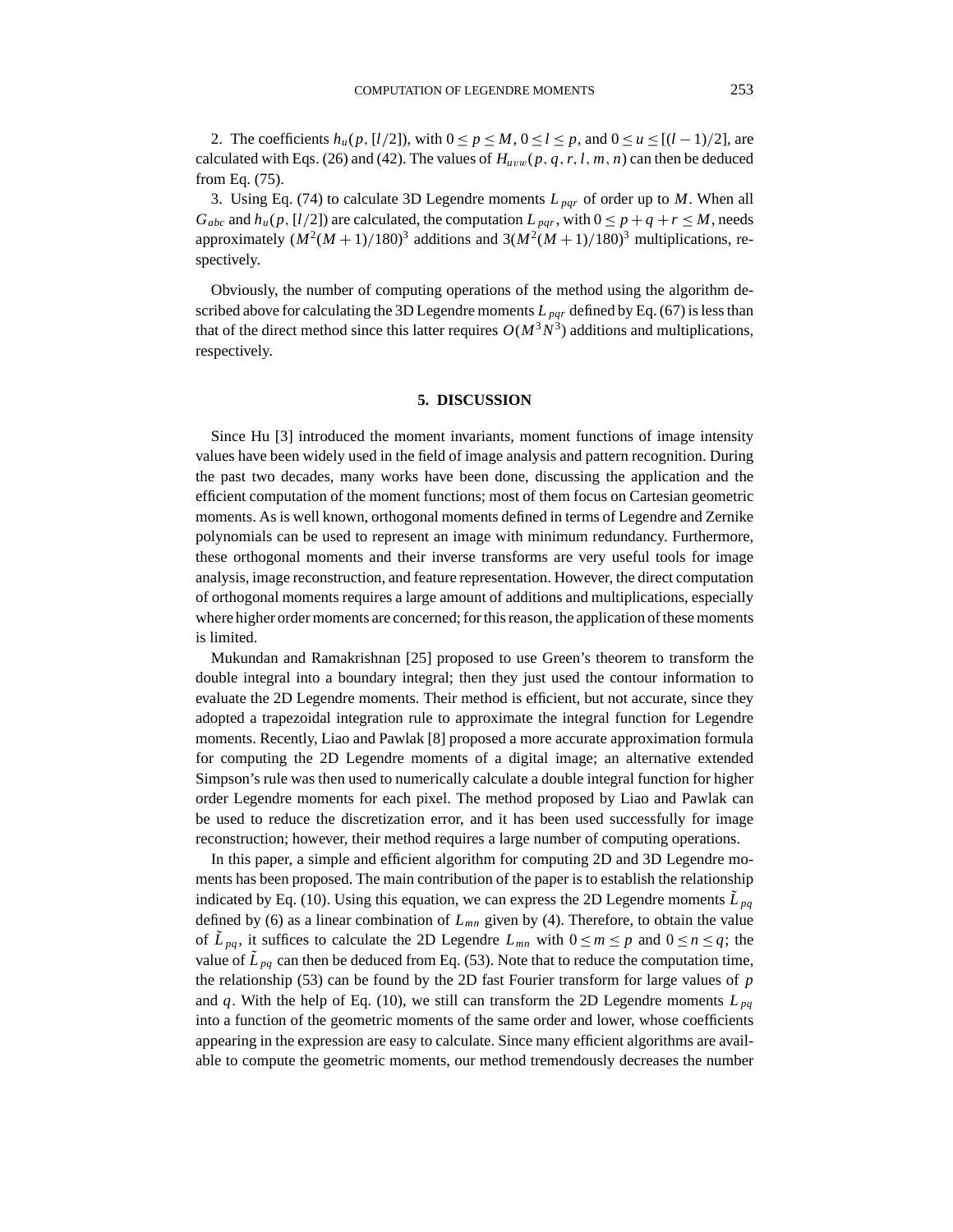of computing operations compared with that of Liao and Pawlak, and the accuracy of our method is similar to theirs. The above discussion shows that Eq. (10) is very useful; the other application of this formula will be given in the near future.

As is well known, the usual way to express the Legendre moments as functions of the geometric moments consists of substituting Eqs. (2) and (3) into (4). However, during the programming, we found that it was difficult to obtain accurate coefficient values for higher order Legendre polynomials. For example, for  $p = 30$ , the numeric result is not the same as the theoretic value, and the difference becomes important with increasing order. In contrast, the accurate coefficient values of  $\lambda_k^p(a)$  defined by Eqs. (20) and (40) can be obtained without difficulty for large value of  $p$ ; we have tested it up to 50. So our algorithm deserves to be implemented much more.

# **6. CONCLUSION**

In this paper, we have discussed the problems of accuracy and efficiency in 2D and 3D Legendre moment computing. Based on the improved moment computing techniques, some Chinese characters have been used as the test images in the image reconstruction procedure. The comparison of the algorithm with known algorithms shows that our method is efficient and accurate; therefore, it can be useful in image reconstruction and feature representation.

# **APPENDIX A**

*Proof of Lemma 1.* The last term on the right-hand side of Eq. (31) can be written as

$$
\sum_{j=0}^{i-1} f_j(p, m - i + j) \sum_{l=2m-2i+2j-1}^{2m-1} D_{j,l}
$$
  
= 
$$
\sum_{j=0}^{i-1} f_j(p, m - i + j) \sum_{l=0}^{2i-2j} D_{j,l+2m-2i+2j-1}
$$
  
= 
$$
\sum_{j=0}^{i-1} f_j(p, m - i + j) \left[ \sum_{l=0}^{i-j-1} (D_{j,2l+2m-2i+2j-1} + D_{j,2l+2m-2i+2j}) + D_{j,2m-1} \right].
$$
 (A1)

Furthermore,

$$
\sum_{j=0}^{i-1} f_j(p, m - i + j) \sum_{l=0}^{i-j-1} D_{j,2l+2m-2i+2j-1}
$$
  
= 
$$
\sum_{j=0}^{i-1} f_j(p, m - i + j) \sum_{l=0}^{i-j-1} D_{j,2m-2l-3}
$$
 using the change of variable  

$$
l := i - j - 1 - l
$$
  
= 
$$
\sum_{l=0}^{i-1} \sum_{j=0}^{i-l-1} f_j(p, m - i + j) D_{j,2m-2l-3}
$$
  
= 
$$
\sum_{l=0}^{i-1} \sum_{j=0}^{l} f_j(p, m - i + j) D_{j,2m-2i+2l-1}
$$
 using the change of variable  

$$
l := i - 1 - l
$$
  
= 
$$
\sum_{l=0}^{i-1} B_{2l}
$$
 by use of the assumption (32). (A2)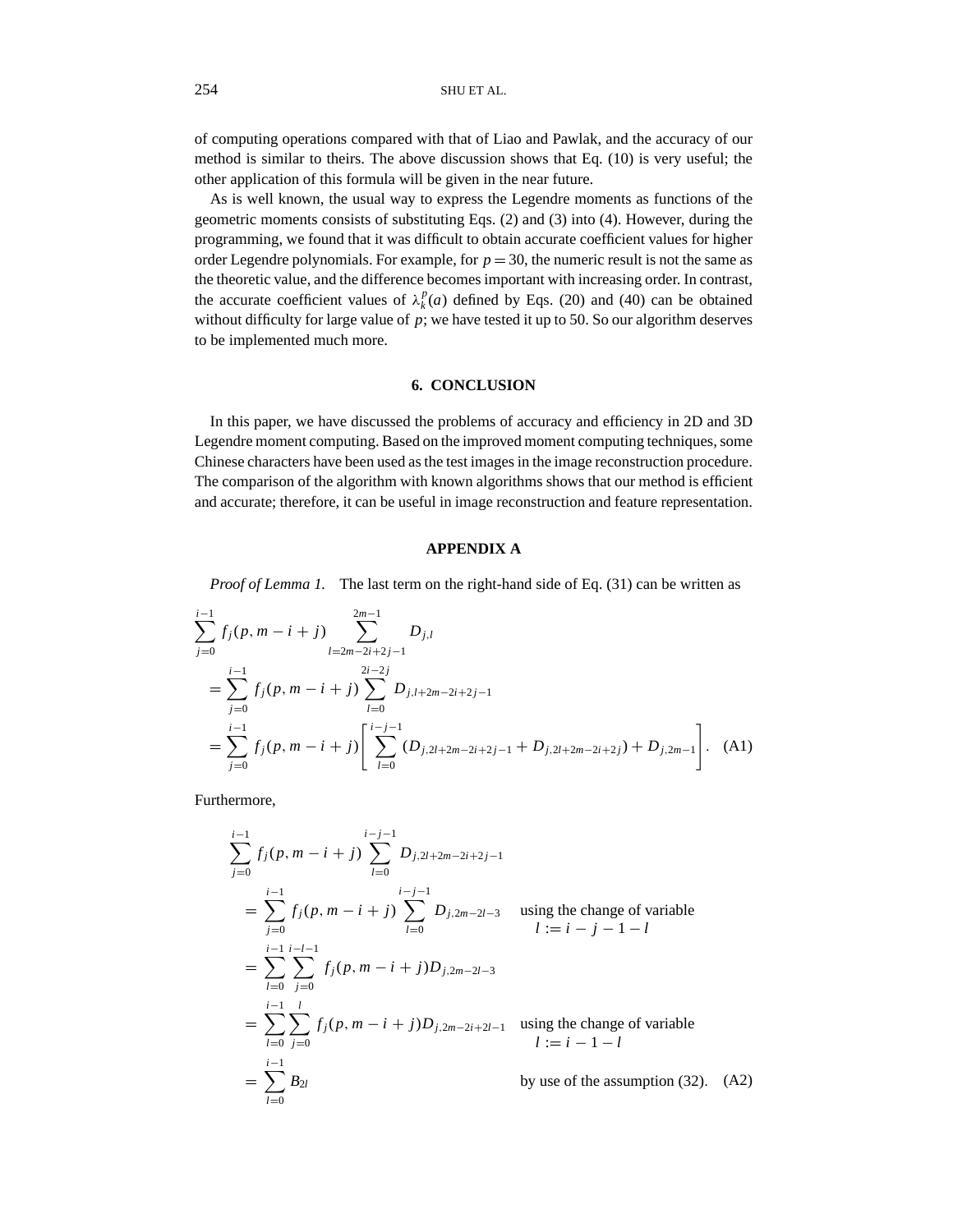$$
\sum_{j=0}^{i-1} f_j(p, m-i+j) \sum_{l=0}^{i-j-1} D_{j,2l+2m-2i+2j} = \sum_{l=0}^{i-1} B_{2l+1}.
$$
 (A3)

From Eqs. (A2) and (A3), the right-hand side of Eq. (31) can be written as

$$
A\left[\sum_{l=0}^{2i} B_l - \sum_{j=0}^{i-1} f_j(p, m-i+j) \sum_{l=2m-2i+2j-1}^{2m-1} D_{j,l}\right]
$$
  
=  $A\left[B_{2i} - \sum_{j=0}^{i=1} f_j(p, m-i+j)D_{j,2m-1}\right]$   
=  $f_i(p, m)$ 

by use of the assumption (34).

The proof is now complete.  $\blacksquare$ 

*Proof of Lemma 2.* Because  $C_p^j = 0$  for  $j < 0$  and  $C_{2p-2j}^{2p-2t} = 0$  for  $j > t$ , we deduce from (35) that  $F(t, j) = 0$  for  $j < 0$ , and  $F(t, j) = 0$  for  $j > t$ . Therefore

$$
\sum_{j=0}^{t} F(t, j) = \sum_{j=-\infty}^{\infty} F(t, j).
$$
 (A4)

Introducing the functions

$$
R(t, j) = 4p - 1 - pj - j + 2jH + 2j2 - 8t3 - 4p2t - 4pjt - 3p2
$$
  
+4j<sup>2</sup>t - 2jt - 2H - 6t - 2pj<sup>2</sup> + 2p<sup>2</sup>j + 12pt<sup>2</sup> + 4ptH  
+14pt - 6Ht<sup>2</sup> - 7tH + 3pH - 12t<sup>2</sup> - 2pjH + 4jtH

and

$$
G(t, j) = -\frac{j(2p-2j+1)R(t, j)}{(p-2t-1)(p-2t)(2p-2H-4j-1)(t-j+1)(2t-2j+1)}F(t, j).
$$

After a fair amount of mathematical manipulations, we obtain

$$
F(t, j) - F(t + 1, j) = G(t, j + 1) - G(t, j).
$$

Using the relations  $G(t, t + 2) = G(t, -1) = 0$  (because  $F(t, t + 2) = F(t, -1) = 0$ ), we have

$$
\sum_{j=-1}^{t+1} F(t, j) - \sum_{j=-1}^{t+1} F(t+1, j) = \sum_{j=-1}^{t+1} G(t, j+1) - \sum_{j=-1}^{t+1} G(t, j)
$$

$$
= G(t, t+2) - G(t, -1) = 0.
$$

We deduce from (A4)

$$
\sum_{j=-\infty}^{\infty} F(t+1, j) = \sum_{j=-\infty}^{\infty} F(t, j).
$$
 (A5)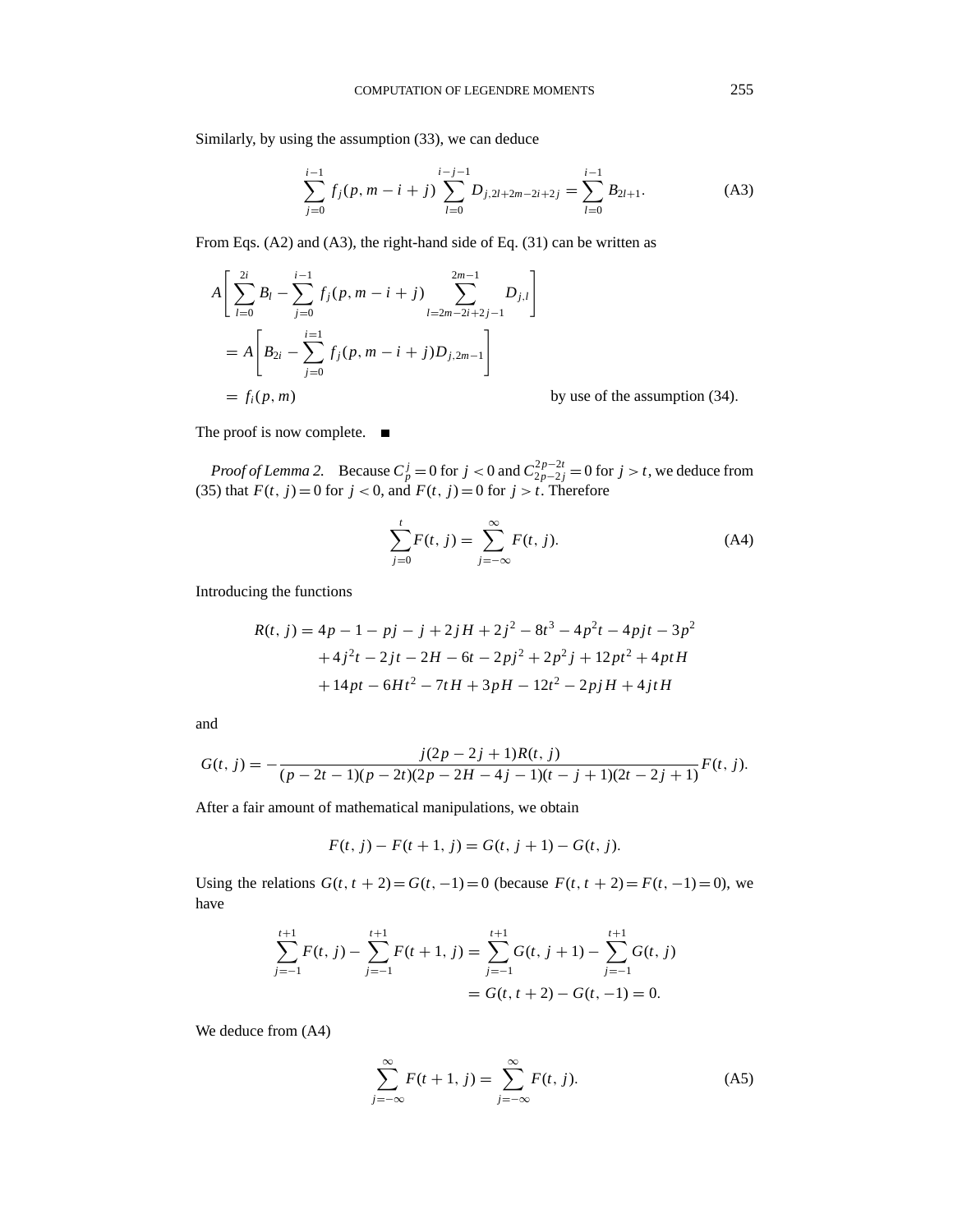Equation (A5) shows that  $\sum_{j=-\infty}^{\infty} F(t, j)$  is independent on *t*. Then, by setting *t* = 0, we obtain

$$
\sum_{j=-\infty}^{\infty} F(t, j) = \sum_{j=-\infty}^{\infty} F(0, j) = F(0, 0) = 1,
$$

which completes the proof of Lemma 2.  $\blacksquare$ 

*Proof of Lemma 3.* The proof of Lemma 3 is similar to that of Lemma 2 by introducing the following functions

$$
R(t, j) = 14p - 8 - 3pj - 2j + 4jH + 4j^{2} - 8t^{3} - 4p^{2}t - 4pjt - 5p^{2}
$$
  
+4j<sup>2</sup>t - 2jt - 7H - 24t - 2pj<sup>2</sup> + 2p<sup>2</sup>j + 12pt<sup>2</sup> + 4ptH  
+26pt - 6Ht<sup>2</sup> - 13tH + 5pH - 24t<sup>2</sup> - 2pjH + 4jtH

and

$$
G(t, j) = \frac{j(2p - 2j + 1)R(t, j)}{(p - 2t - 2)(p - 2t - 1)(2p - 2H - 4j - 1)(t - j + 1)(2t - 2j + 3)}F(t, j).
$$

П

*Proof of Theorem 3.* Based on Lemma 1, it is sufficient to prove that the function  $f_i(p, m)$  defined by Eq. (26) or Eq. (27) satisfies (32), (33), and (34). For this purpose, we first prove that  $f_i(p, m)$  defined by Eq. (27) satisfies (32). Recall that Eq. (32) is written as

$$
B_{2t} = \sum_{j=0}^{t} f_j(p, m-i+j)D_{j,2m-2i+2t-1}, \qquad t = 0, 1, \dots, i-1, i. \tag{A6}
$$

From (29), (30), and (27), we have

$$
B_{2t} = \frac{(-1)^{2t}}{2^{2m-2t-1}} \frac{(2p-2t)!}{(2t)!(2i-2t)!(2m-2i-1)!(p-2t)!}
$$
(A7)

$$
D_{j,2m-2i+2t-1} = \frac{(-1)^{2m-2i+2t-2}}{2^{2i-2t}} \frac{(2p-4m+4i-2t-2j+2)!}{(2t-2j)!(2i-2t)!(p-2m+2i-2t+1)!}
$$
 (A8)

and

$$
f_j(p, m-i+j) = \frac{1}{2^{2m-2i-2}} \frac{(2p-4m+4i-4j+3)}{j!(2m-2i-1)!} \frac{(2m-2i+j-2)!}{(2m-2i-2)!}
$$

$$
\times \frac{(2p-2j)!}{(p-j)!} \frac{(p-2m+2i-j+2)!}{(2p-4m+4i-2j+4)!}.
$$
(A9)

Using (A7), (A8), and (A9), we deduce that (A6) is equivalent to the equation

$$
\frac{(2p-2t)!}{(2t)!(p-2t)!} = \sum_{j=0}^{t} E(t, j),
$$
 (A10)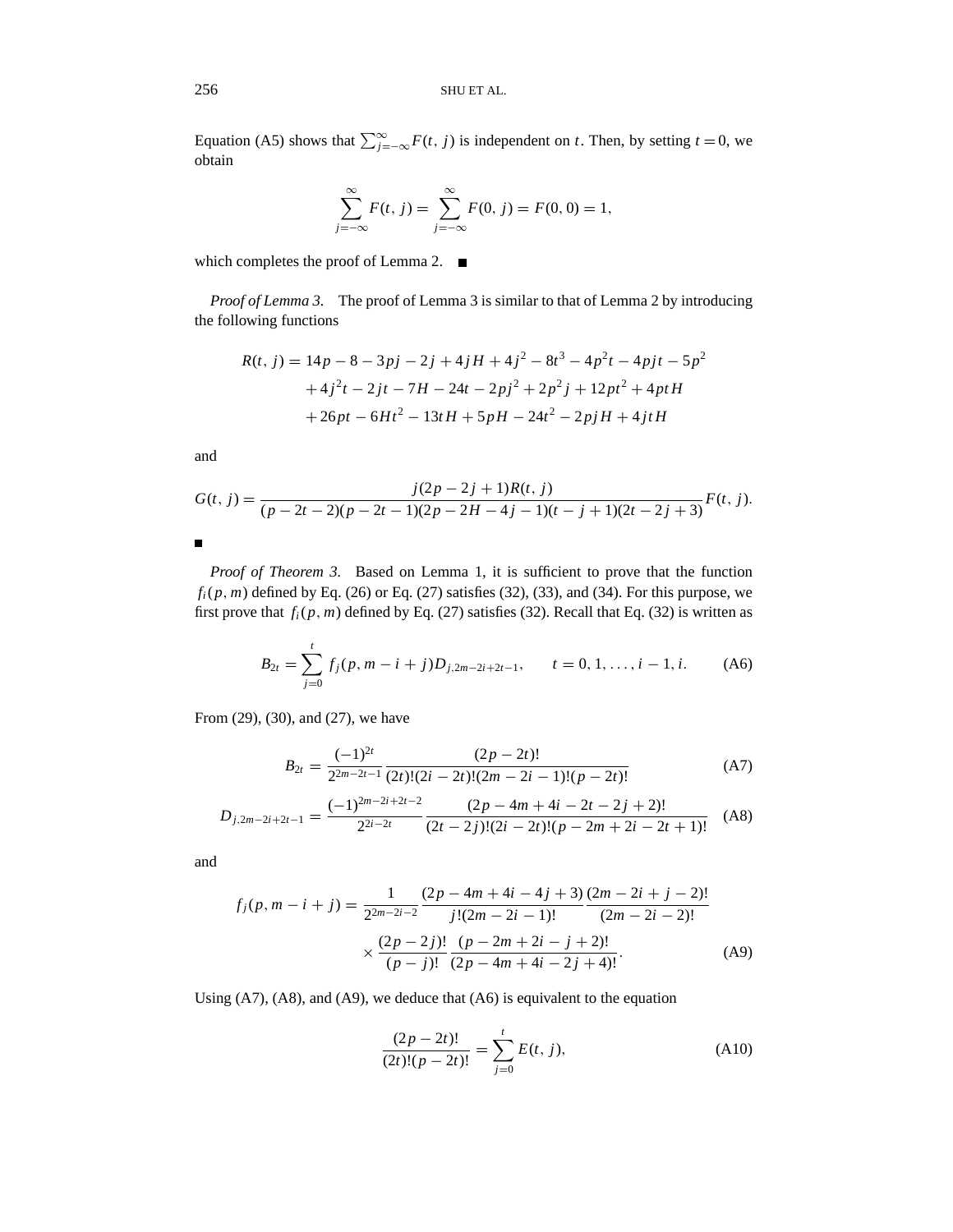where

$$
E(t, j) = 2(2p - 4m + 4i - 4j + 3) \frac{(2p - 4m + 4i - 2t - 2j + 2)!}{j!(2t - 2j)!(p - 2m + 2i - 2t + 1)!}
$$

$$
\times \frac{(2m - 2i + j - 2)!}{(2m - 2i - 2)!} \frac{(2p - 2j)!}{(p - j)!} \frac{(p - 2m + 2i - j + 2)!}{(2p - 4m + 4i - 2j + 4)!}.
$$
(A11)

By using the change of variable  $H = 2m - 2i - 2$ , we obtain

$$
E(t, j) = 2(2p - 2H - 4j - 1) \frac{(2p - 2H - 2t - 2j - 2)!}{j!(2t - 2j)!(p - H - 2t - 1)!}
$$

$$
\times \frac{(H + j)!}{H!} \frac{(2p - 2j)!}{(p - j)!} \frac{(p - H - j)!}{(2p - 2H - 2j)!}.
$$
(A12)

Note that *H* is a positive integer for  $i = 0, 1, 2, \ldots, m - 1$ . Setting

$$
F(t, j) = \frac{(2t)!(p - 2t)!}{(2p - 2t)!}E(t, j)
$$
\n(A13)

and substituting (A12) into (A13) yields

$$
F(t, j) = \frac{2(2p - 2H - 4j - 1)(p - 2t)!}{H!(p - H - 2t - 1)!(2t + 1)(2t + 2)} \frac{C_p^j C_{2p - 2j}^{2p - 2t}}{C_p^{H+j} C_{2p - 2H - 2j}^{2t + 2}}.
$$

By using Lemma 2, we have

$$
\sum_{j=0}^{t} F(t, j) = 1.
$$

So Eq. (A10) is demonstrated, and the proof of (A6), or that of Eq. (32) is achieved.

Equation (33) can be proven in a similar way by using Lemma 3. To prove (34), it suffices to use Eq. (32) for  $t = i$ , we have

$$
A\left[B_{2i} - \sum_{j=0}^{i-1} f_j(p, m-i+j)D_{j,2m-1}\right]
$$
  
=  $A\left[\sum_{j=0}^{i} f_j(p, m-i+j)D_{j,2m-1} - \sum_{j=0}^{i-1} f_j(p, m-i+j)D_{j,2m-1}\right]$   
=  $A \cdot f_i(p, m) \cdot D_{i,2m-1}.$ 

From (30), we have

$$
D_{i,2m-1}=\frac{(2p-4m+2)!}{(p-2m+1)!}=\frac{1}{A}.
$$

The proof of Eq. (34) is now complete.  $\blacksquare$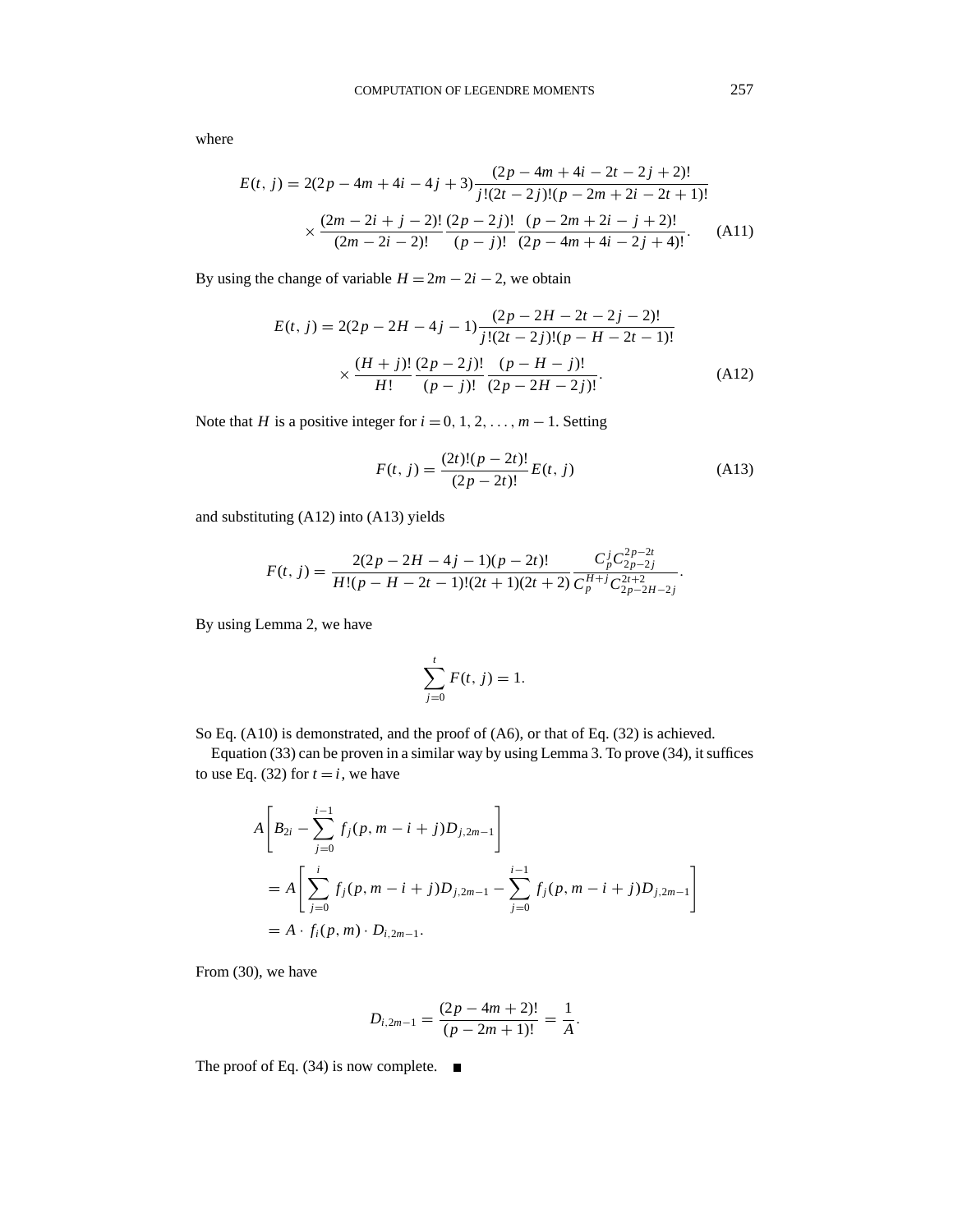# **APPENDIX B**

$$
λ_0^p(a) = 1
$$
  
\n
$$
λ_2^p(a) = \frac{1}{2!}(2p - 1)(2p - 3)a^2
$$
  
\n
$$
λ_2^p(a) = \frac{1}{3!}(2p - 1)(2p - 3)(2p - 5)a^3 + (2p - 5)a
$$
  
\n
$$
λ_4^p(a) = \frac{1}{4!}(2p - 1)(2p - 3)(2p - 5)(2p - 7)a^4 + (2p - 3)(2p - 7)a^2
$$
  
\n
$$
λ_5^p(a) = \frac{1}{5!}(2p - 1)(2p - 3)(2p - 5)(2p - 7)(2p - 9)a^5
$$
  
\n
$$
+ \frac{1}{2}(2p - 3)(2p - 5)(2p - 9)a^3 + (2p - 9)a
$$
  
\n
$$
λ_6^p(a) = \frac{1}{6!}(2p - 1)(2p - 3)(2p - 5)(2p - 7)(2p - 9)(2p - 11)a^6
$$
  
\n
$$
+ \frac{1}{3!}(2p - 3)(2p - 5)(2p - 7)(2p - 11)a^4 + \frac{3}{2}(2p - 5)(2p - 11)a^2
$$
  
\n
$$
λ_5^p(a) = \frac{1}{7!}(2p - 1)(2p - 3)(2p - 5)(2p - 7)(2p - 9)(2p - 11)(2p - 13)a^7
$$
  
\n
$$
+ \frac{1}{4!}(2p - 3)(2p - 5)(2p - 7)(2p - 9)(2p - 13)a^5
$$
  
\n
$$
+ (2p - 5)(2p - 7)(2p - 9)(2p - 13)a^5
$$
  
\n
$$
+ (2p - 5)(2p - 7)(2p - 9)(2p - 13)a^5
$$
  
\n
$$
+ \frac{1}{5!}(2p - 3)(2p - 5)(2p - 7)(2p - 9)(2p - 11)(2p - 13)(2p - 15)a^6
$$
  
\n
$$
+ \frac{1}{5!}(2p - 3)(2p - 5)(2p - 7)(2p - 9)(2p - 11)(2p -
$$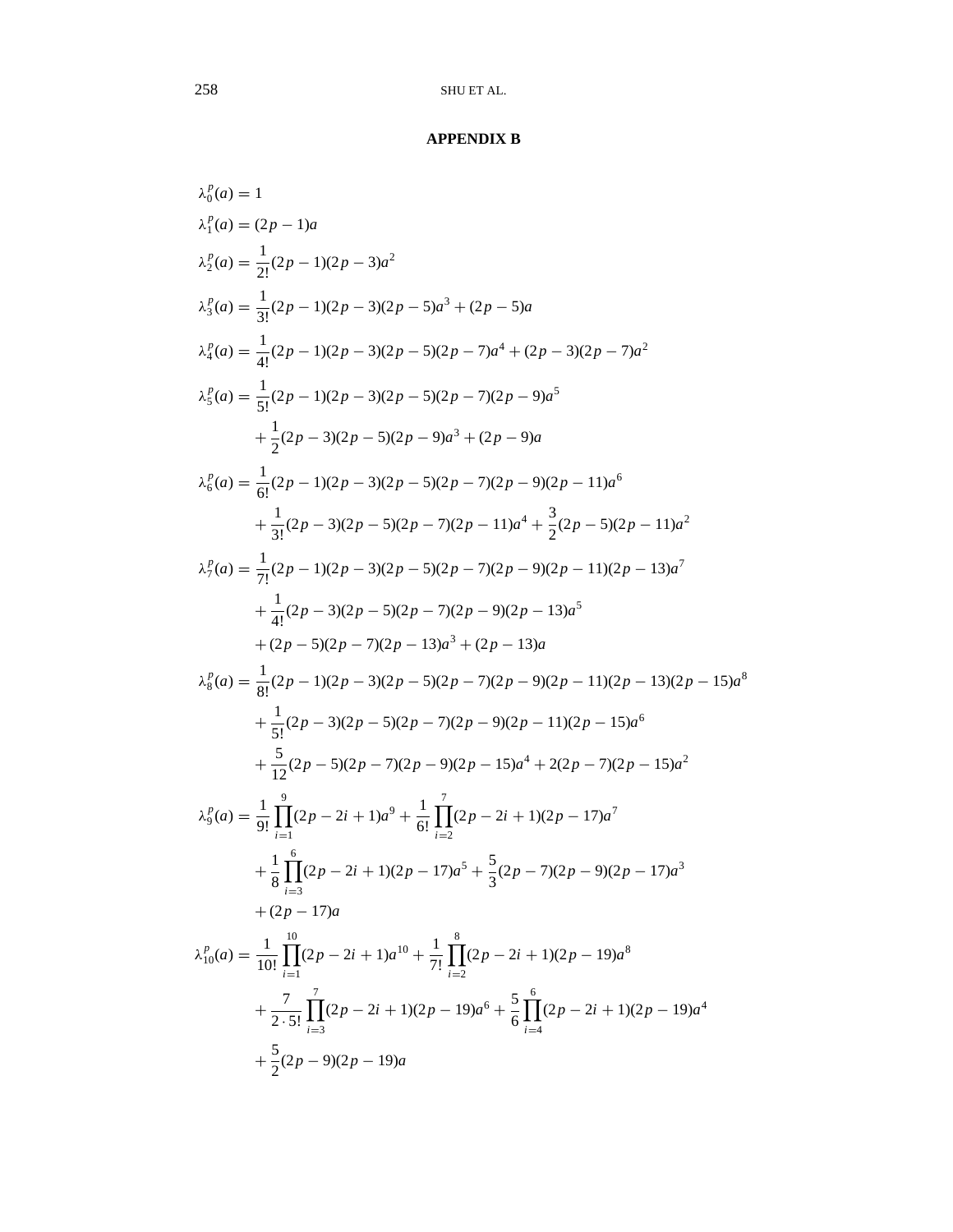$$
\lambda_{11}^{p}(a) = \frac{1}{11!} \prod_{i=1}^{11} (2p - 2i + 1)a^{11} + \frac{1}{8!} \prod_{i=2}^{9} (2p - 2i + 1)(2p - 21)a^{9}
$$
  
+ 
$$
\frac{1}{180} \prod_{i=3}^{8} (2p - 2i + 1)(2p - 21)a^{7} + \frac{7}{24} \prod_{i=4}^{7} (2p - 2i + 1)(2p - 21)a^{5}
$$
  
+ 
$$
\frac{5}{2}(2p - 9)(2p - 11)(2p - 21)a^{3} + (2p - 21)a
$$
  

$$
\lambda_{12}^{p}(a) = \frac{1}{12!} \prod_{i=1}^{12} (2p - 2i + 1)a^{12} + \frac{1}{9!} \prod_{i=2}^{10} (2p - 2i + 1)(2p - 23)a^{10}
$$
  
+ 
$$
\frac{9}{2 \cdot 7!} \prod_{i=3}^{12} (2p - 2i + 1)(2p - 23)a^{8} + \frac{7}{90} \prod_{i=4}^{8} (2p - 2i + 1)(2p - 23)a^{6}
$$
  
+ 
$$
\frac{35}{24} \prod_{i=5}^{7} (2p - 2i + 1)(2p - 23)a^{4} + 3(2p - 11)(2p - 23)a^{2}
$$
  
+ 
$$
\frac{35}{8!} \prod_{i=5}^{10} (2p - 2i + 1)(2p - 23)a^{4} + 3(2p - 11)(2p - 23)a^{2}
$$
  
+ 
$$
\frac{5}{8!} \prod_{i=5}^{10} (2p - 2i + 1)(2p - 25)a^{9} + \frac{1}{60} \prod_{i=4}^{9} (2p - 2i + 1)(2p - 25)a^{7}
$$
  
+ 
$$
\frac{7}{8!} \prod_{i=5}^{8} (2p - 2i + 1)(2p - 25)a^{6} + \frac{7}{60} (2p - 2i + 1)(2p - 25)a^{7}
$$
  
+ 
$$
\frac{7}{12} \prod_{i=5}^{8} (2p - 2i + 1
$$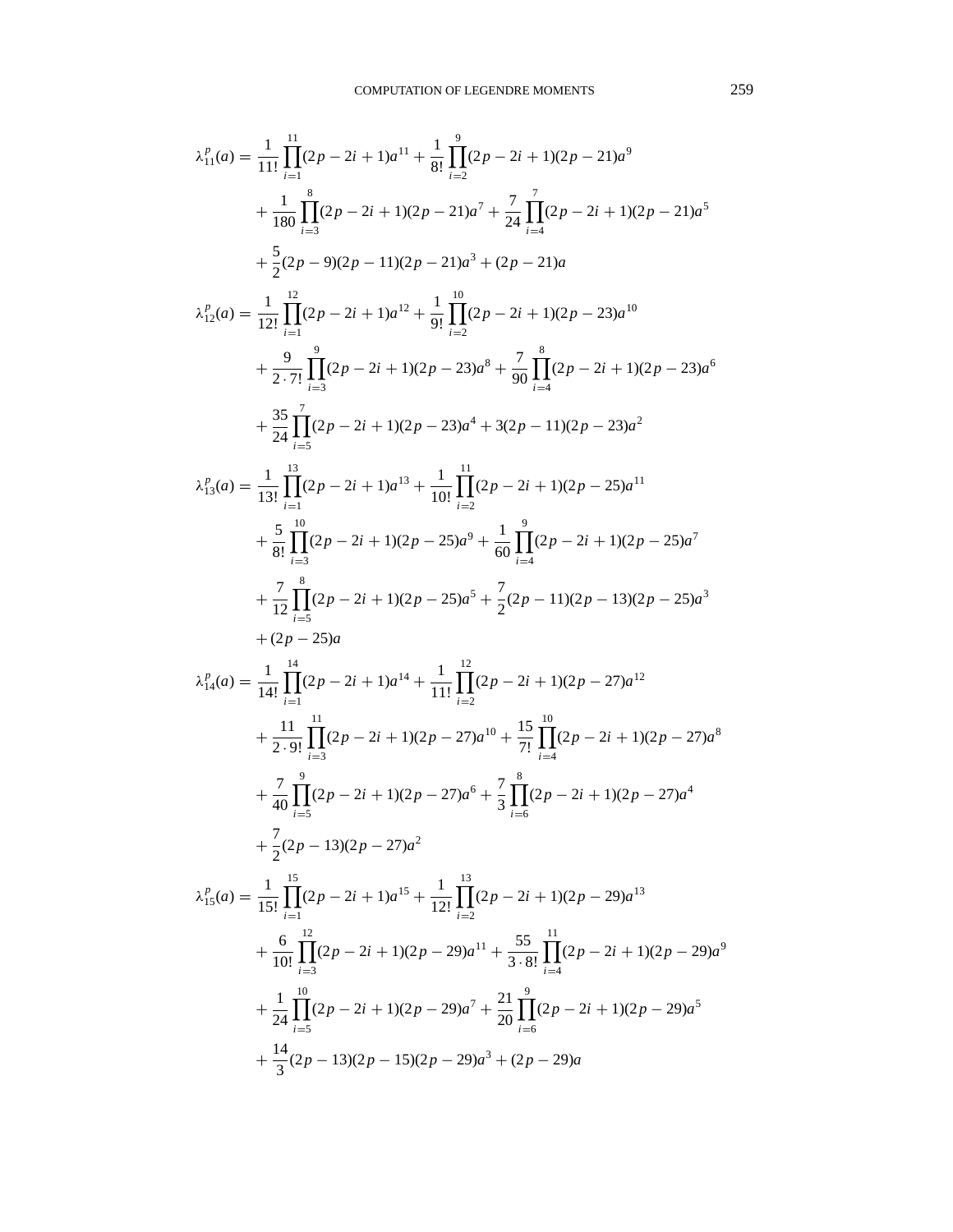$$
\lambda_{16}^{p}(a) = \frac{1}{16!} \prod_{i=1}^{16} (2p - 2i + 1)a^{16} + \frac{1}{13!} \prod_{i=2}^{14} (2p - 2i + 1)(2p - 31)a^{14}
$$
\n
$$
+ \frac{13}{2 \cdot 11!} \prod_{i=3}^{13} (2p - 2i + 1)(2p - 31)a^{12} + \frac{22}{9!} \prod_{i=4}^{12} (2p - 2i + 1)(2p - 31)a^{10}
$$
\n
$$
+ \frac{165}{4 \cdot 7!} \prod_{i=5}^{11} (2p - 2i + 1)(2p - 31)a^{8} + \frac{7}{20} \prod_{i=6}^{10} (2p - 2i + 1)(2p - 31)a^{6}
$$
\n
$$
+ \frac{7}{2} \prod_{i=5}^{9} (2p - 2i + 1)(2p - 31)a^{4} + 4(2p - 15)(2p - 31)a^{2}
$$
\n
$$
\lambda_{17}^{p}(a) = \frac{1}{17!} \prod_{i=1}^{17} (2p - 2i + 1)(2p - 33)a^{13} + \frac{26}{10!} \prod_{i=4}^{13} (2p - 2i + 1)(2p - 33)a^{11}
$$
\n
$$
+ \frac{55}{12!} \prod_{i=3}^{12} (2p - 2i + 1)(2p - 33)a^{3} + \frac{26}{10!} \prod_{i=4}^{13} (2p - 2i + 1)(2p - 33)a^{7}
$$
\n
$$
+ \frac{7}{8!} \prod_{i=5}^{12} (2p - 2i + 1)(2p - 33)a^{5} + 6(2p - 15)(2p - 17)(2p - 33)a^{3}
$$
\n
$$
+ 2 \prod_{i=5}^{18} (2p - 2i + 1)(2p - 33)a^{5} + 6(2p - 15)(2p - 17)(2p - 33)a^{3}
$$
\n
$$
+ (2p - 33)a
$$
\n
$$
\lambda_{18}^{p}(a) = \frac{1}{18!} \prod_{i=
$$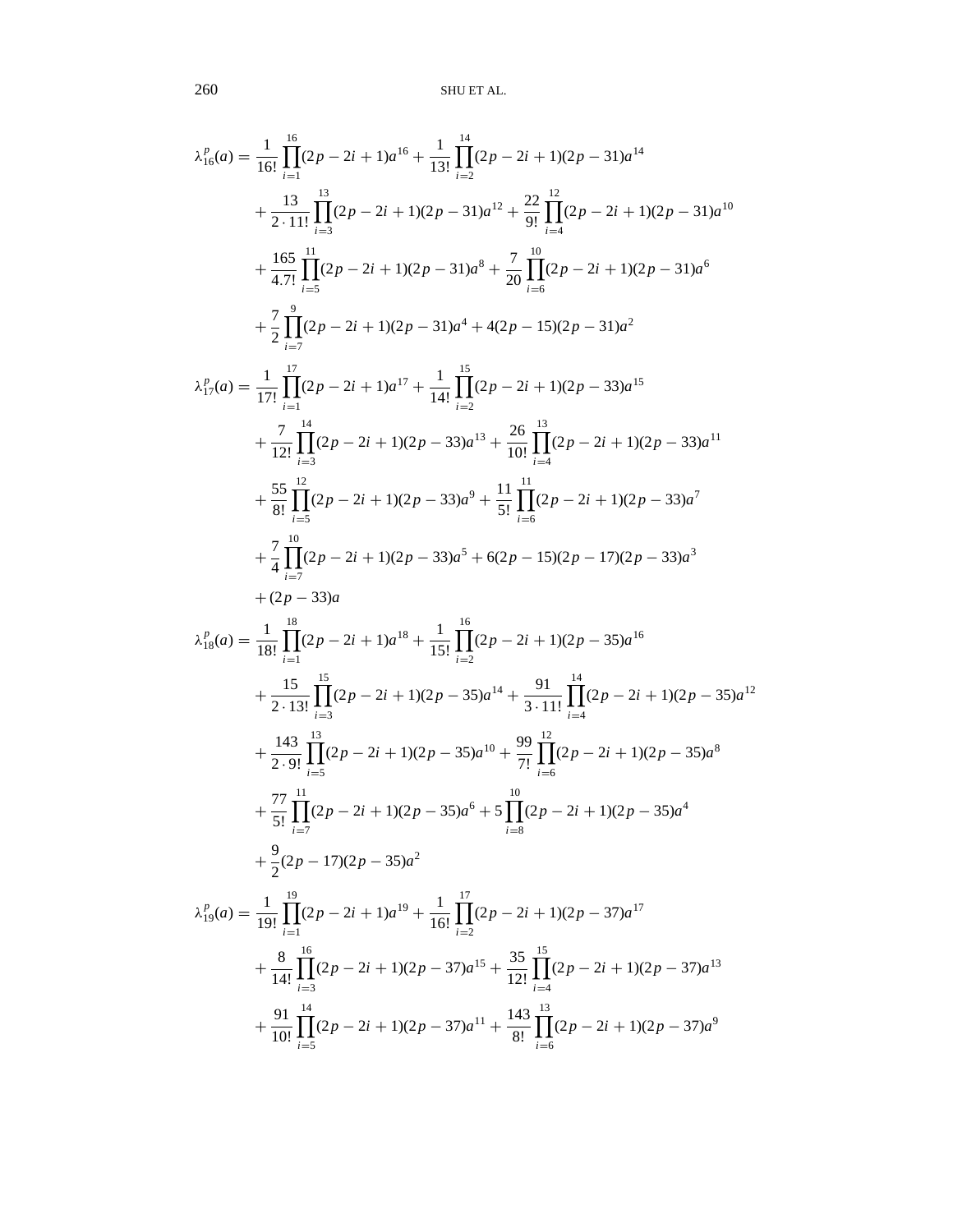$$
+\frac{11}{60}\prod_{i=7}^{12}(2p-2i+1)(2p-37)a^{7} + \frac{11}{4}\prod_{i=8}^{11}(2p-2i+1)(2p-37)a^{5}
$$
  
+  $\frac{15}{2}(2p-17)(2p-19)(2p-37)a^{3} + (2p-37)a$   

$$
\lambda_{20}^{p}(a) = \frac{1}{20!}\prod_{i=1}^{20}(2p-2i+1)a^{20} + \frac{1}{17!}\prod_{i=2}^{18}(2p-2i+1)(2p-39)a^{18}
$$
  
+  $\frac{17}{2 \cdot 15!}\prod_{i=3}^{17}(2p-2i+1)(2p-39)a^{16} + \frac{40}{13!}\prod_{i=4}^{16}(2p-2i+1)(2p-39)a^{14}$   
+  $\frac{455}{4 \cdot 11!}\prod_{i=5}^{15}(2p-2i+1)(2p-39)a^{12} + \frac{2002}{10!}\prod_{i=6}^{14}(2p-2i+1)(2p-39)a^{10}$   
+  $\frac{429}{2 \cdot 7!}\prod_{i=7}^{13}(2p-2i+1)(2p-39)a^{8} + \frac{11}{10}\prod_{i=8}^{12}(2p-2i+1)(2p-39)a^{6}$   
+  $\frac{55}{8}\prod_{i=9}^{11}(2p-2i+1)(2p-39)a^{4} + 5(2p-19)(2p-39)a^{2}.$ 

#### **ACKNOWLEDGMENTS**

We thank the anonymous referees for their helpful comments and suggestions. Thanks also to J. D. Zhou for her contribution to the programming of the experimental results.

# **REFERENCES**

- 1. R. J. Prokop and A. P. Reeves, A survey of moment based techniques for unoccluded object representation, *CVGIP: Graphical Models Image Process.* **54**, 1992, 438–460.
- 2. C. H. Lo and H. S. Don, 3D moment forms: Their construction and application to object identification and positioning, *IEEE Trans. Pattern Anal. Mach. Intell.* **11**, 1989, 1053–1064.
- 3. M. K. Hu, Visual pattern recognition by moments invariants, *IRE Trans. Inform. Theory* **8**, 1962, 179–187.
- 4. S. A. Dudani, K. J. Breeding, and R. B. McGhee, Aircraft identification by moment invariants, *IEEE Trans. Comput.* **26**, 1977, 39–47.
- 5. J. Flusser and T. Suk, Pattern Recognition by affine moment invariants, *Pattern Recognition* **26**, 1993, 167–174.
- 6. M. R. Teague, Image analysis via the general theory of moments, *J. Opt. Soc. Am.* **70**, 1980, 920–930.
- 7. C. H. Teh and R. T. Chin, On image analysis by the method of moments, *IEEE Trans. Pattern Anal. Mach. Intell.* **10**, 1988, 485–513.
- 8. S. X. Liao and M. Pawlak, On image analysis by moments, *IEEE Trans. Pattern Anal. Mach. Intell.* **18**, 1996, 254–266.
- 9. R. C. Papademetriou, Reconstructing with moments, in *Proceedings, 11th International Conference, Pattern Recognition, Volume C, 1992*, pp. 476–480.
- 10. A. P. Reeves, M. L. Akey and O. R. Mitchell, A moment based two-dimensional edge operator, in *Proceedings, IEEE Conference, Computer Vision and Pattern Recognition, 1983*, pp. 312–317.
- 11. S. Ghosal and R. Mehrotra, Orthogonal moment operators for subpixel edge detection, *Pattern Recognition* **26**, 1993, 295–306.